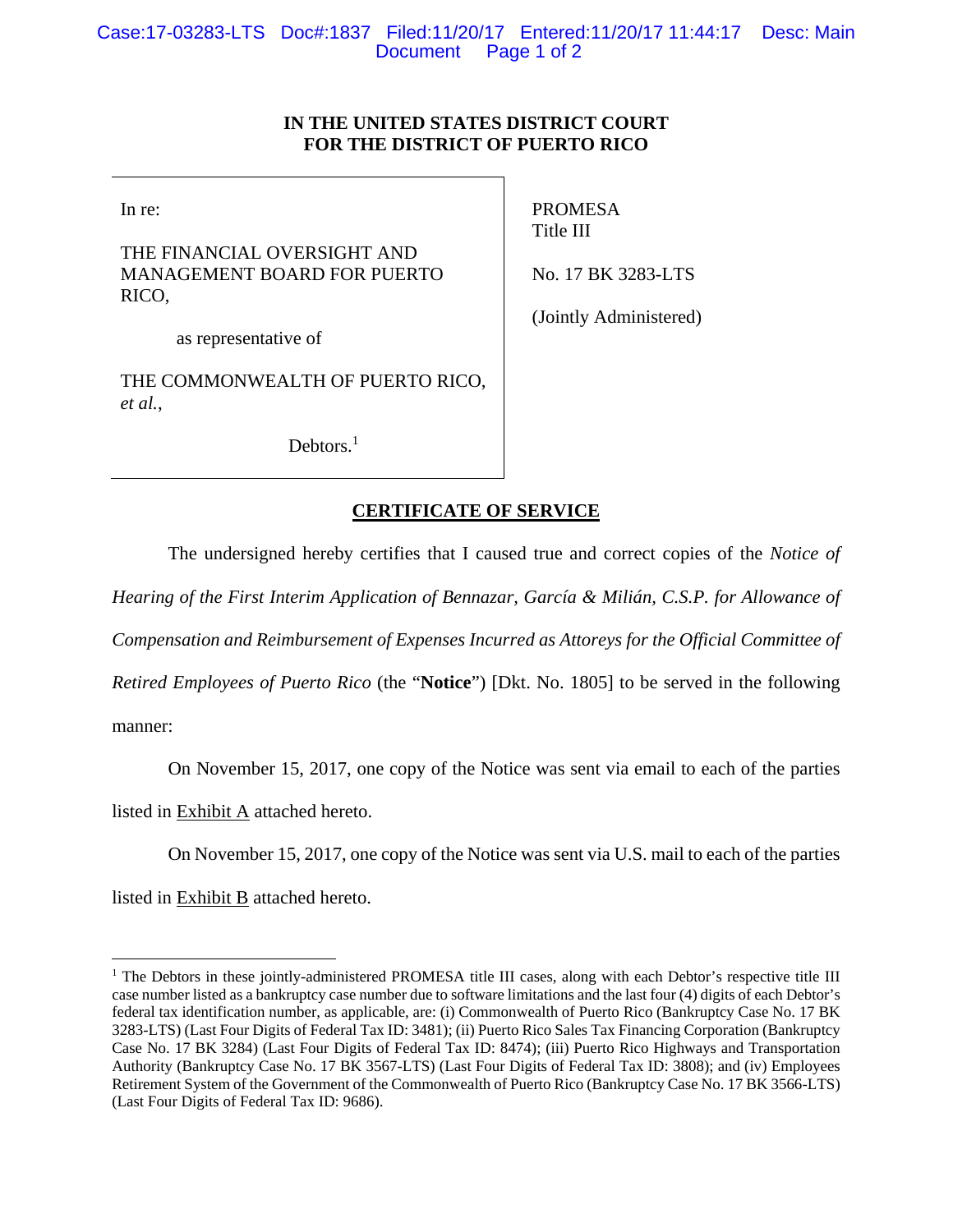#### Case:17-03283-LTS Doc#:1837 Filed:11/20/17 Entered:11/20/17 11:44:17 Desc: Main Document Page 2 of 2

On November 15, 2017, the Notice was sent through the Court's CM/ECF system.

 On November 16, 2017, two copies of the Notice were sent by hand delivery to the chambers of the Honorable Laura Taylor Swain at the United States District Court for the Southern District of New York, Daniel P. Moynihan U.S. Courthouse, 500 Pearl Street, Suite 3212, New York, NY 10007.

 On November 16, 2017, two copies of the Notice were sent by hand delivery to the chambers of the Honorable Judith G. Dein, John Joseph Moakley U.S. Courthouse, 1 Courthouse

Way, Suite 2300, Boston, MA 02210.

November 20, 2017

JENNER & BLOCK LLP

By:

*/s/ Robert Gordon* 

Robert Gordon (admitted *pro hac vice*) Richard Levin (admitted *pro hac vice*) 919 Third Ave New York, NY 10022-3908 rgordon@jenner.com rlevin@jenner.com 212-891-1600 (telephone) 212-891-1699 (facsimile)

Catherine Steege (admitted *pro hac vice*) Melissa Root (admitted *pro hac vice*) 353 N. Clark Street Chicago, IL 60654 csteege@jenner.com mroot@jenner.com 312-222-9350 (telephone)

Respectfully submitted,

BENNAZAR, GARCÍA & MILIÁN, C.S.P.

By:

*/s/ A.J. Bennazar-Zequeira* 

A.J. Bennazar-Zequeira Edificio Union Plaza PH-A piso 18 Avenida Ponce de León #416 Hato Rey, San Juan Puerto Rico 00918 ajb@bennazar.org 787-754-9191 (telephone) 787-764-3101 (facsimile)

*Counsel for The Official Committee of Retired Employees of Puerto Rico*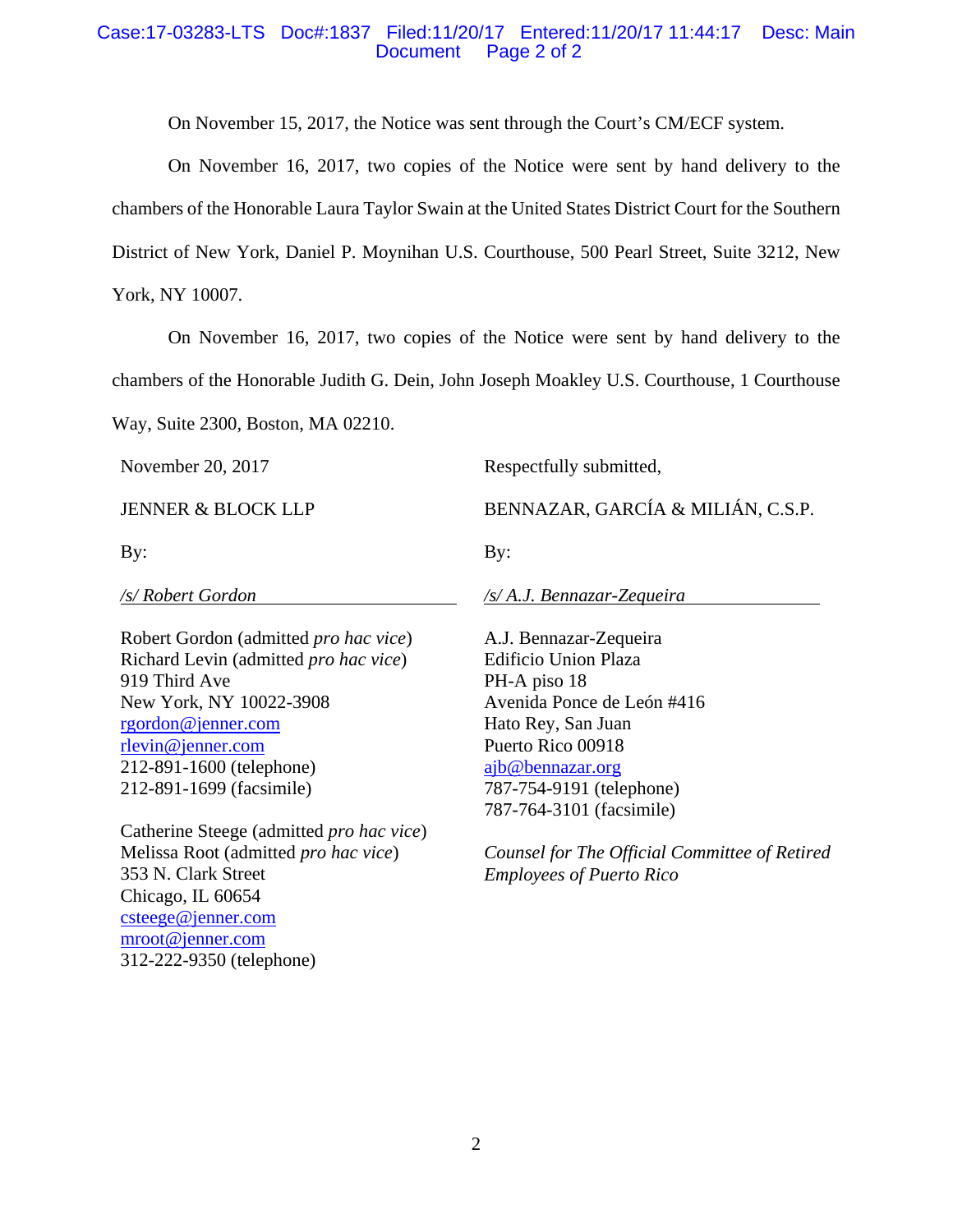# Case:17-03283-LTS Doc#:1837-1 Filed:11/20/17 Entered:11/20/17 11:44:17 Desc: Exhibit A Page 1 of 9

| <b>DESCRIPTION</b>                                                                                                                                                                      | <b>NAME</b>                                                   | <b>NOTICE NAME</b>                                                       | <b>ADDRESS 1</b>             | <b>ADDRESS 2</b>         | <b>CITY</b>   | <b>STATE</b> | POSTAL CODE | <b>COUNTRY</b> | <b>PHONE</b>   | <b>FAX</b>    | <b>EMAIL</b>                                              |
|-----------------------------------------------------------------------------------------------------------------------------------------------------------------------------------------|---------------------------------------------------------------|--------------------------------------------------------------------------|------------------------------|--------------------------|---------------|--------------|-------------|----------------|----------------|---------------|-----------------------------------------------------------|
| Counsel to National Public Finance Guarantee                                                                                                                                            | Adsuar Muniz Goyco Seda & Perez-                              | Attn: Eric Pérez-Ochoa, Lourdes Arroyo                                   | PO Box 70294                 |                          | San Juan      |              | 00936-8294  |                | 787-756-9000   | 787-756-9010  | epo@amgprlaw.com                                          |
| Corporation                                                                                                                                                                             | Ochoa, PSC                                                    | Portela, Alexandra Casellas-Cabrera,                                     |                              |                          |               |              |             |                |                |               | larroyo@amgprlaw.com                                      |
|                                                                                                                                                                                         |                                                               | Alejandro A. Santiago Martinez, & Luis A.                                |                              |                          |               |              |             |                |                |               | acasellas@amgprlaw.com                                    |
|                                                                                                                                                                                         |                                                               | Oliver Fraticelli                                                        |                              |                          |               |              |             |                |                |               | loliver@amgprlaw.com                                      |
|                                                                                                                                                                                         |                                                               |                                                                          |                              |                          |               |              |             |                |                |               | asantiago@amgprlaw.com                                    |
| Counsel to Aurelius Investment, LLC, Aurelius                                                                                                                                           | Adsuar Muniz Goyco Seda & Perez-                              | Attn: Lourdes Arroyo-Portela, Alejandro A.                               | PO Box 70294                 |                          | San Juan      | PR           | 00936-8294  |                | 787-756-9000   | 787-756-9010  | larroyo@amgprlaw.com                                      |
| Opportunities Fund, LLC, and Lex Claims, LLC                                                                                                                                            | Ochoa, PSC                                                    | Santiago Martinez, & Katarina Stipec Rubio                               |                              |                          |               |              |             |                |                |               | asantiago@amgprlaw.com                                    |
|                                                                                                                                                                                         |                                                               |                                                                          |                              |                          |               |              |             |                |                |               | kstipec@amgprlaw.com                                      |
| Counsel to Aurelius Investment, LLC, Aurelius                                                                                                                                           | Adsuar Muniz Goyco Seda & Perez-                              | Attn: Luis A. Oliver-Fraticelli & Katarina                               | 208 Ponce de Leon Ave.,      | <b>Suite 1600</b>        | San Juan      | <b>PR</b>    | 00918       |                | 787-756-9000   | 787-756-9010  | loliver@amgprlaw.com                                      |
| Opportunities Fund, LLC, and Lex Claims, LLC                                                                                                                                            | Ochoa, PSC                                                    | Stinec-Rubio                                                             |                              |                          |               |              |             |                |                |               | kstipec@amgprlaw.com                                      |
| Counsel to Voya Institutional Trust Company, Plaintiff in Adsuar Muniz Goyco Seda & Perez-                                                                                              |                                                               | Attn: Sharlene M. Malavé-Vallines, Katarina   PO Box 70294               |                              |                          | San Juan      | PR           | 00936-8294  |                | 787-756-9000   | 787-756-9010  | smalave@amgprlaw.com                                      |
| Adversary Proceeding 17-00216                                                                                                                                                           | Ochoa, PSC                                                    | Stipec Rubio, & Pedro Jimenez-Rodriguez                                  |                              |                          |               |              |             |                |                |               | kstipec@amgprlaw.com                                      |
|                                                                                                                                                                                         |                                                               |                                                                          |                              |                          |               |              |             |                |                |               | jime@icepr.com                                            |
| Counsel to American Federation of State, County and                                                                                                                                     | AFSCME                                                        | Attn: Judith Rivlin, Teague P. Paterson, &                               | 1101 17th Street NW          | Suite 900                | Washington    | DC           | 20011       |                | 202-775-5900   | 202-452-0556  | rivlin@afscme.org                                         |
| <b>Municipal Employees</b>                                                                                                                                                              |                                                               | Matthew S. Blumin                                                        |                              |                          |               |              |             |                |                |               | tpaterson@afscme.org                                      |
|                                                                                                                                                                                         |                                                               |                                                                          |                              |                          |               |              |             |                |                |               | mblumin@afscme.org                                        |
| Counsel to Levy Echeandia Trust, Inmobiliaria Levy, inc.,                                                                                                                               | Andrés L. Córdova                                             |                                                                          | PO Box 195355                |                          | San Juan      |              | 00919-533   |                | 787-751-1912 x | 787-751-3991  | andreslopecordova@gmail.com                               |
| Francisco Levy Hijo, Inc., Ricardo Levy Echeandia and                                                                                                                                   |                                                               |                                                                          |                              |                          |               |              |             |                | 2083           |               | acordova@juris.inter.edu                                  |
| Lourdes Arce Rivera, abd Laura Levy                                                                                                                                                     |                                                               |                                                                          |                              |                          |               | PR           |             |                |                |               |                                                           |
| Counsel to Popular, Inc., Popular Securities, LLC and                                                                                                                                   | Angélica Toro-Lavergne                                        |                                                                          | Popular Center-9th Floor     | 209 Muñoz Rivera Ave.    | San Juan      |              | 00918       |                | 787-753-1017   | 787-754-4984  | Angelica.Toro@popular.com                                 |
| Banco Popular de Puerto Rico<br>Counsel to Sistema de Retiro de la Universidad de Puerto Antonetti Montalvo & Ramirez, Coll Attn: Jose L. Ramirez-Coll & Kelly Rivero Alén PO Box 13128 |                                                               |                                                                          |                              |                          | San Juan      | PR           | 00908       |                | 787-977-0303   | 787-977-0323  | ramirez@amrclaw.com                                       |
| Rico and Siemens Transportation Partnership Puerto                                                                                                                                      |                                                               |                                                                          |                              |                          |               |              |             |                |                |               | kellyrivero@hotmail.com                                   |
| Rico, SE                                                                                                                                                                                |                                                               |                                                                          |                              |                          |               |              |             |                |                |               |                                                           |
| Counsel to Whitebox Asymmetric Partners, LP, et al.                                                                                                                                     | Arrovo & Rios Law Offices, PSC                                | Attn: Moraima S. Ríos Robles & Jessica A.                                | <b>PMB 688</b>               | 1353 Ave. Luis Vigoreaux | Guaynabo      | <b>PR</b>    | 00966       |                | 787-522-8080   | 787-523-5696  | mrios@arrovorioslaw.com                                   |
|                                                                                                                                                                                         |                                                               | Figueroa-Arce                                                            |                              |                          |               |              |             |                |                |               | figueroa@arroyorioslaw.com                                |
| Autonomous Municipality of Ponce, creditor and party-in-Autonomous Municipality of Ponce                                                                                                |                                                               |                                                                          | PO Box 331709                |                          | Ponce         | <b>PR</b>    | 00733-1709  |                | 787-284-4141   | 787-259-1318  | Marieli.Paradizo@ponce.pr.gov                             |
| interest                                                                                                                                                                                |                                                               |                                                                          |                              |                          |               |              |             |                |                |               |                                                           |
| Autopistas de PR, LLC                                                                                                                                                                   | Autopistas de PR. LLC                                         | Attn: Xavier Carol                                                       | PO Box 29227                 |                          | San Juan      | PR           | 00929-0227  |                | 787-767-9191   | 787-767-9199  | xavier.carol@abertis.com                                  |
| Autopistas de PR, LLC                                                                                                                                                                   | Autopistas de PR, LLC                                         | Attn: Xavier Carol                                                       | Urb. Matienzo Cintron        | Calle Montellano 518     | ian Juan      | PR           | 00923       |                | 787-767-9191   | 787-767-9199  | xavier.carol@abertis.com                                  |
| Autopistas Metropolitanas de Puerto Rico, LLC                                                                                                                                           | Autopistas Metropolitanas de Puerto Attn: Julian Fernandez    |                                                                          | 48 Carr. 165,                | Ste. 500                 | Guaynabo      |              | 00968-8033  |                | 787-474-5999   | 787-474-5998  | julian.fernandez@metropistas.com                          |
|                                                                                                                                                                                         | Rico, LLC                                                     |                                                                          |                              |                          |               |              |             |                |                |               |                                                           |
| Autopistas Metropolitanas de Puerto Rico, LLC                                                                                                                                           | Autopistas Metropolitanas de Puerto Attn: Julian Fernandez    |                                                                          | PO Box 12004                 |                          | San Juan      | PR           | 00922       |                | 787-474-5999   | 787-474-5998  | julian.fernandez@metropistas.com                          |
|                                                                                                                                                                                         | Rico, LLC                                                     |                                                                          |                              |                          |               |              |             |                |                |               |                                                           |
| Santander Securities, LLC, Santander Asset Management, Banco Santander Puerto Rico                                                                                                      |                                                               | Attn: Rafael Bonilla Rodriguez                                           | 207 Ponce de Leon Ave.       |                          | Hato Rey      | PR           | 00917-1818  |                | 787-777-4534   | 787-751-6155  | rbonilla@bspr.com                                         |
| LLC and Banco Santander Puerto Rico                                                                                                                                                     |                                                               |                                                                          |                              |                          |               |              |             |                |                |               |                                                           |
| Counsel to Roche Diagnostics Corporation                                                                                                                                                | Barnes & Thornburg, LLP                                       | Attn: David M. Powlen                                                    | 1000 N. West Street          | <b>Suite 1500</b>        | Wilmington    | DE           | 19801       |                | 302-300-3434   | 302-300-3456  | david.powlen@btlaw.com                                    |
| Counsel to Mitsubishi Motor Sales of Caribbean, Inc.                                                                                                                                    | Belk & Grovas Law Offices                                     | Attn: James Belk-Arce & Carlos J. Grovas-                                | PO Box 194927                |                          | San Juan      | PR           | 00919-4927  |                | 787-754-2424   | 787-754-2454  | belkgrovas@gmail.com                                      |
|                                                                                                                                                                                         |                                                               | Porrata                                                                  |                              |                          |               |              |             |                |                |               |                                                           |
| Counsel to the Official Committee of Retired Employees                                                                                                                                  | Bennazar, García & Milián, C.S.P.                             | Attn: A.J. Bennazar-Zequeira                                             | Apartado Postal 194000 #212  |                          | San Juan      | <b>PR</b>    | 00919-4000  |                | 787-754-9191   | 787-764-3101  | ajb@bennazar.org                                          |
| of Puerto Rico & the Official Committee of Retirees                                                                                                                                     |                                                               |                                                                          |                              |                          |               |              |             |                |                |               | bgm.csp@bennazar.org                                      |
|                                                                                                                                                                                         |                                                               |                                                                          |                              |                          |               |              |             |                |                |               | hector.mayol@bennazar.org                                 |
|                                                                                                                                                                                         |                                                               |                                                                          |                              |                          |               |              |             |                |                |               | francisco.delcastillo@bennazar.org                        |
| Counsel to the Official Committee of Retired Employees                                                                                                                                  | Bennazar, García & Milián, C.S.P.                             | Attn: A.J. Bennazar-Zequeira                                             | Edificio Union Plaza, PH-A   | 416 Avenida Ponce de     | Hato Rey, San |              | 00918       |                | 787-754-9191   | 787-764-3101  | ajb@bennazar.org                                          |
| of Puerto Rico & the Official Committee of Retirees                                                                                                                                     |                                                               |                                                                          |                              | León                     | luan          |              |             |                |                |               | bgm.csp@bennazar.org                                      |
|                                                                                                                                                                                         |                                                               |                                                                          |                              |                          |               |              |             |                |                |               | hector.mayol@bennazar.org                                 |
|                                                                                                                                                                                         |                                                               |                                                                          |                              |                          |               |              |             |                |                |               | francisco.delcastillo@bennazar.org                        |
| Counsel to the QTCB Noteholder Group                                                                                                                                                    | Bracewell, LLP                                                | Attn: Kurt Mayr, Daniel Connolly and David City Place I, 34th Floor      |                              | 185 Asylum Street        | Hartford      | <b>CT</b>    | 06103       |                | 860-256-8534   |               | kurt.mayr@bracewell.com                                   |
|                                                                                                                                                                                         |                                                               | Lawton                                                                   |                              |                          |               |              |             |                |                |               | daniel.connolly@bracewell.com                             |
| Counsel to Oracle America, Inc. and Oracle Caribbean,                                                                                                                                   | Buchalter, A Professional                                     | Attn: Shawn M. Christianson, Esq. & Valerie 55 Second Street, 17th Floor |                              |                          | San Francisco | CA           | 94105-3493  |                | 415-227-0900   | 415-227-0770  | david.lawton@bracewell.com<br>schristianson@buchalter.com |
|                                                                                                                                                                                         | Corporation                                                   | Bantner Peo, Esq.                                                        |                              |                          |               |              |             |                |                |               | vbantnerpeo@buchalter.com                                 |
| Counsel to Asociación de Profesores y Profesoras del                                                                                                                                    | Bufete Emmanuelli, CSP                                        | Attn: Yasmin Colon Colon & Rolando                                       | Urb. Constancia              | 2803 Calle San Francisco | Ponce         | <b>PR</b>    | 00717       |                | 787-848-0666   | -787-848-1435 | colonyasmin@hotmail.com                                   |
| Recinto Universitario de Mayagüez, Inc., Plaintiff in                                                                                                                                   |                                                               | Emmanuelli Jiménez                                                       |                              |                          |               |              |             |                |                |               | remmanuelli@me.com                                        |
| Adversary Proceeding 17-00197                                                                                                                                                           |                                                               |                                                                          |                              |                          |               |              |             |                |                |               |                                                           |
| Counsel to Financial Guaranty Insurance Company                                                                                                                                         | <b>Butler Snow, LLP</b>                                       | Attn: Christopher R. Maddux & J. Mitchell                                | 1020 Highland Colony Parkway | <b>Suite 1400</b>        | Ridgeland     | MS           | 39157       |                | 601-985-2200   | 601-985-4500  | chris.maddux@butlersnow.com                               |
|                                                                                                                                                                                         |                                                               | Carrington                                                               |                              |                          |               |              |             |                |                |               | mitch.carrington@butlersnow.com                           |
| Counsel to Financial Guaranty Insurance Company                                                                                                                                         | Butler Snow, LLP                                              | Attn: Jason W. Callen                                                    | 150 3rd Avenue, South,       | <b>Suite 1600</b>        | Nashville     | <b>TN</b>    | 37201       |                | 615-651-6774   | 615-651-6701  | jason.callen@butlersnow.com                               |
| Counsel to Financial Guaranty Insurance Company                                                                                                                                         | Butler Snow, LLP                                              | Attn: Martin Sosland, Esq.                                               | 5430 LBJ Freeway             | <b>Suite 1200</b>        | Dallas        | <b>TX</b>    | 75240       |                | 469-680-5502   | 469-680-5501  | martin.sosland@butlersnow.com                             |
|                                                                                                                                                                                         |                                                               |                                                                          |                              |                          |               |              |             |                |                |               | Chris.Maddux@butlersnow.com                               |
|                                                                                                                                                                                         |                                                               |                                                                          |                              |                          |               |              |             |                |                |               | Mitch.Carrington@butlersnow.com                           |
| Counsel to Financial Guaranty Insurance Company                                                                                                                                         | <b>Butler Snow, LLP</b>                                       | Attn: Stanford G. Ladner                                                 | 1700 Broadway, 41st Floor    |                          | New York      | NY.          | 10019       |                | 646-606-3996   | 646-606-3995  | stan.ladner@butlersnow.com                                |
| Counsel to Assured Guaranty Corp. and Assured                                                                                                                                           |                                                               | Cadwalader, Wickersham & Taft, LLP Attn: Howard R. Hawkins, Jr., Mark C. | 200 Liberty Street           |                          | New York      | NY           | 10281       |                | 212-504-6000   | 12-406-6666   | howard.hawkins@cwt.com                                    |
| Guaranty Municipal Corp.                                                                                                                                                                |                                                               | Ellenberg, Ellen M. Halstead, Thomas J.                                  |                              |                          |               |              |             |                |                |               | mark.ellenberg@cwt.com                                    |
|                                                                                                                                                                                         |                                                               | Curtin, & Casey J. Servais                                               |                              |                          |               |              |             |                |                |               | ellen.halstead@cwt.com                                    |
|                                                                                                                                                                                         |                                                               |                                                                          |                              |                          |               |              |             |                |                |               | thomas.curtin@cwt.com                                     |
|                                                                                                                                                                                         |                                                               |                                                                          |                              |                          |               |              |             |                |                |               | casey.servais@cwt.com                                     |
| Counsel to Assured Guaranty Corp.                                                                                                                                                       | Cadwalader, Wickersham & Taft, LLP Attn: Mark Ellenberg, Esq. |                                                                          | 700 Sixth Street, NW         |                          | Washington    | <b>IDC</b>   | 20001       |                | 202-862-2238   | 202-862-2400  | mark.ellenberg@cwt.com                                    |
|                                                                                                                                                                                         |                                                               |                                                                          |                              |                          |               |              |             |                |                |               |                                                           |
| Counsel to Constructora Santiago II, Corp., Tamrio Inc.,                                                                                                                                | Cardona-Jimenez Law Offices, PSC                              | Attn: Jose F. Caronda Jimenez                                            | PO Box 9023593               |                          | San Juan      |              | 00902-3593  |                | 787-724-1303   | 787-724-1369  | if@cardonlaw.com                                          |
| Peerless Oil & Chemicals, Inc., & Ferrovial Agroman, SA                                                                                                                                 |                                                               |                                                                          |                              |                          |               |              |             |                |                |               |                                                           |
|                                                                                                                                                                                         |                                                               |                                                                          |                              |                          |               |              |             |                |                |               |                                                           |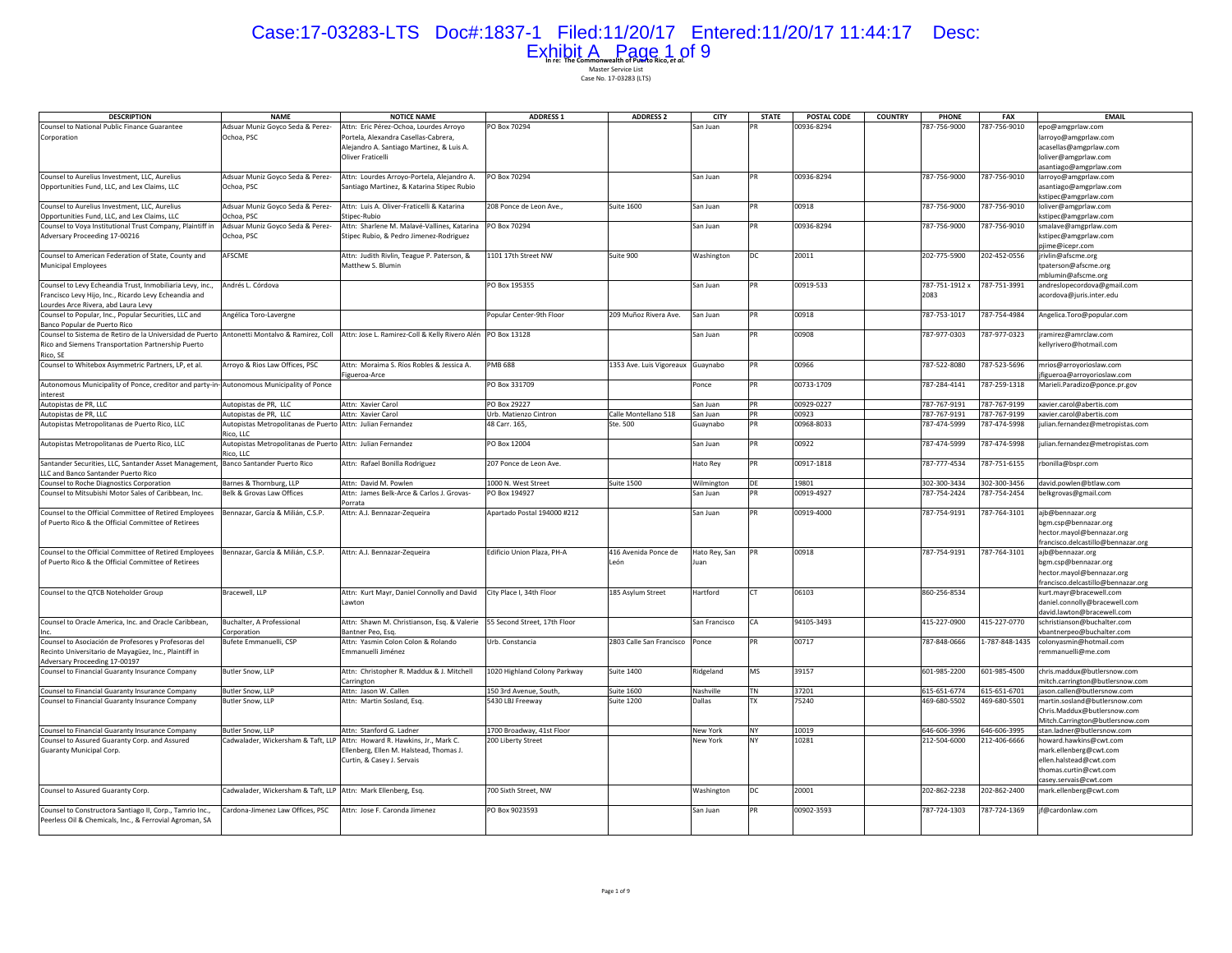# Case:17-03283-LTS Doc#:1837-1 Filed:11/20/17 Entered:11/20/17 11:44:17 Desc: Exhibit A Page 2 of 9

| <b>DESCRIPTION</b>                                                                                                                                                                                                                                                                                                                                                         | <b>NAME</b>                                                           | <b>NOTICE NAME</b>                                                                                           | <b>ADDRESS 1</b>                                                    | <b>ADDRESS 2</b>                           | <b>CITY</b>  | <b>STATE</b>    | POSTAL CODE | <b>COUNTRY</b> | PHONE                                      | <b>FAX</b>    | <b>EMAIL</b>                                                 |
|----------------------------------------------------------------------------------------------------------------------------------------------------------------------------------------------------------------------------------------------------------------------------------------------------------------------------------------------------------------------------|-----------------------------------------------------------------------|--------------------------------------------------------------------------------------------------------------|---------------------------------------------------------------------|--------------------------------------------|--------------|-----------------|-------------|----------------|--------------------------------------------|---------------|--------------------------------------------------------------|
| Caribbean Hospital Corporation                                                                                                                                                                                                                                                                                                                                             | Caribbean Hospital Corporation                                        |                                                                                                              | <b>PMB 485</b>                                                      | PO Box 7891                                | Guaynabo     | PR              | 00936-6001  |                | 787-579-1208                               |               | delapena.sylvia@gmail.com                                    |
| Counsel to Aida Rossy Clemente                                                                                                                                                                                                                                                                                                                                             | Carlos Alsina Batista Law Offices, PSC Attn: Carlos C. Alsina Batista |                                                                                                              | 1519 Ponce De León Ave.                                             | Firstbank Bldg., Suite 513 San Juan        |              | PR              | 00909       |                | 787-615-8733                               | 787-202-4880  | calsina@prquiebra.com                                        |
| Counsel to Julio E Leandry-Hernández and Ileana Ortiz-<br>Santiago                                                                                                                                                                                                                                                                                                         | Carlos Fernandez-Nadal, Esq.                                          |                                                                                                              | 818 Ave. Hostos                                                     | Ste. B                                     | Ponce        | <b>PR</b>       | 00716       |                | 787-848-4612                               | 787-395-7906  | carlosfernandez@cfnlaw.com                                   |
| Counsel to Cooperativa De Ahorro Y Crédito De Isabela                                                                                                                                                                                                                                                                                                                      | Carlos M. Vergne Law Offices                                          | Attn: Carlos M. Vergne Vargas                                                                                | 24 Mariana Bracetti                                                 | 2nd Floor                                  | San Juan     | <b>PR</b>       | 00925       |                | 787-753-3799                               | 787-763-9313  | carlosvergne@aol.com                                         |
| Counsel to Assured Guaranty Corp. and Assured                                                                                                                                                                                                                                                                                                                              | Casellas Alcover & Burgos, PSC                                        | Attn: Heriberto Burgos Pérez, Ricardo F.                                                                     | PO Box 364924                                                       |                                            | San Juan     | PR              | 00936-4924  |                | 787-756-1400                               | 787-756-1401  | hburgos@cabprlaw.com                                         |
| Guaranty Municipal Corp.                                                                                                                                                                                                                                                                                                                                                   |                                                                       | Casellas-Sánchez, & Diana Pérez-Seda                                                                         |                                                                     |                                            |              |                 |             |                |                                            |               | casellas@cabprlaw.com<br>dperez@cabprlaw.com                 |
| Counsel to the Official Committee of Unsecured                                                                                                                                                                                                                                                                                                                             | Casillas, Santiago & Torres, LLC                                      | Attn: Juan J. Casillas Ayala, Esq., Diana M.                                                                 | El Caribe Office Building                                           | 53 Palmeras Street, Ste.                   | San Juan     | PR              | 00901-2419  |                | 787-523-3434                               |               | casillas@cstlawpr.com                                        |
| Creditors                                                                                                                                                                                                                                                                                                                                                                  |                                                                       | Batlle-Barasorda, Esq., Alberto J. E. Añeses<br>Negrón, Esq., & Ericka C. Montull-Novoa, Esq.                |                                                                     | 1601                                       |              |                 |             |                |                                            |               | dbatlle@cstlawpr.com<br>aaneses@cstlawpr.com                 |
|                                                                                                                                                                                                                                                                                                                                                                            |                                                                       |                                                                                                              | PO Box 195075                                                       |                                            |              | PR              |             |                | 787-523-3434                               | 787-523-3433  | emontull@cstlawpr.com                                        |
| Counsel to Baxter Sales & Distribution Puerto Rico Corp.<br>(Top 20 Creditor) & Genesis Security Services, Inc.                                                                                                                                                                                                                                                            | Casillas, Santiago & Torres, LLC                                      | Attn: Juan J. Casillas-Ayala, Esq. & Alberto J.<br>E. Añeses-Negrón, Esq., Ericka C. Montull-<br>Novoa, Esg. |                                                                     |                                            | San Juan     |                 | 00919-5075  |                |                                            |               | jcasillas@cstlawpr.com<br>aaneses@cstlawpr.com               |
| Counsel to Baxter Sales & Distribution Puerto Rico Corp.<br>(Top 20 Creditor)                                                                                                                                                                                                                                                                                              | Casillas, Santiago & Torres, LLC                                      | Attn: Luis Torres & Alberto J. E. Añeses-<br>Negrón, Esq.                                                    | El Caribe Office Building                                           | 53 Palmeras Street, 16th San Juan<br>Floor |              | PR              | 00901       |                | 787-532-3434                               | 787-523-3433  | ltorres@cstlawpr.com<br>AAneses@cstlawpr.com                 |
| Counsel to Pedro L. Casasnovas Balado and Olga I.                                                                                                                                                                                                                                                                                                                          | Charles A. Cuprill, PSC, Law Offices                                  | Attn: Charles A. Cuprill-Hernández                                                                           | 356 Fortaleza Street                                                | Second Floor                               | San Juan     | PR              | 00901       |                | 787-977-0515                               | 787-977-0518  | ccuprill@cuprill.com                                         |
| Trinidad Nieves & Raúl E. Casasnovas Balado & Lolita<br>Gandarilla de Casasnovas, Luis A Rivera Siaca, &<br>Asociación de Empleados del Estado Libre Asociade<br>Puerto Rico                                                                                                                                                                                               |                                                                       |                                                                                                              |                                                                     |                                            |              |                 |             |                |                                            |               |                                                              |
| Counsel to Integrand Assurance Company                                                                                                                                                                                                                                                                                                                                     | Cobián Roig Law Offices                                               | Attn: Eduardo J. Cobián Roig                                                                                 | PO Box 9478                                                         |                                            | San Juan     | PR              | 00908-9478  |                | 787-247-9448                               | 787-725-1542  | eduardo@cobianroig.com                                       |
| Counsel to Service Employees International Union and                                                                                                                                                                                                                                                                                                                       | Cohen, Weiss and Simon, LLP                                           | Attn: Peter D. DeChiara, Thomas N. Ciantra & 330 West 42nd Street                                            |                                                                     |                                            | New York     | <b>NY</b>       | 10036-6979  |                | 212-356-0216;                              | 646-473-8216; | pdechiara@cwsny.com                                          |
| United Auto Workers International Union                                                                                                                                                                                                                                                                                                                                    |                                                                       | Hiram M. Arnaud                                                                                              |                                                                     |                                            |              |                 |             |                | 212-356-0228;                              | 646-473-8228; | tciantra@cwsny.com                                           |
|                                                                                                                                                                                                                                                                                                                                                                            |                                                                       |                                                                                                              |                                                                     |                                            |              |                 |             |                | 212-356-0205                               | 646-473-8205  | Harnaud@cwsny.com                                            |
| Constructora Santiago II, Corp.                                                                                                                                                                                                                                                                                                                                            | Constructora Santiago II, Corp.                                       | Attn: Eng. José López                                                                                        | PO Box 364925                                                       |                                            | San Juan     | PR              | 00936-4925  |                | 787-761-7171                               |               | lopez@constructorasantiago.com                               |
| Counsel to Canyon Capital Advisors, LLC, River Canyon                                                                                                                                                                                                                                                                                                                      | Correa Acevedo & Abesada Law                                          | Attn: Roberto Abesada-Agüet and Sergio E.                                                                    | Centro Internacional de Mercadeo,                                   | # 90 Carr. 165, Suite 407                  | Guaynabo     | PR              | 00968       |                | 787-273-8300                               | 787-273-8379  | ra@calopsc.com                                               |
| Fund Management, LLC, Davidson Kempner Capital                                                                                                                                                                                                                                                                                                                             | Offices, PSC                                                          | Criado                                                                                                       | Torre II                                                            |                                            |              |                 |             |                |                                            |               | scriado@calopsc.com                                          |
| Management, LP, OZ Management LP, OZ Management<br>II, LP, and QTCB Noteholder Gorup                                                                                                                                                                                                                                                                                       |                                                                       |                                                                                                              |                                                                     |                                            |              |                 |             |                |                                            |               |                                                              |
| Counsel to Autonomous Municipality of Ponce                                                                                                                                                                                                                                                                                                                                | Cuprill Law Offices                                                   | Attn: Carlos Fernandez-Nadal, Esq                                                                            | 818 Hostos Ave.                                                     | Ste. B                                     | Ponce        | PR              | 00716       |                | 787-848-4612                               | 787-395-7906  | carlosfernandez@cfnlaw.com                                   |
| Counsel to Autonomous Municipality of Ponce                                                                                                                                                                                                                                                                                                                                | Cuprill Law Offices                                                   | Attn: Hector R. Cuprill, Esq                                                                                 | 204 Suite Torre de Oro Ferre Blvd<br>Ponce                          | PO Box 335210                              | Ponce        | <b>PR</b>       | 00717       |                | 787-843-8048                               |               | cuprislaw@yahoo.com                                          |
| Counsel to Syncora Guarantee, Inc. and Syncora Capital                                                                                                                                                                                                                                                                                                                     | Debevoise & Plimpton, LLP                                             | Attn: My Chi To, Esq., Craig A. Bruens, Esq., & 919 Third Avenue                                             |                                                                     |                                            | New York     | NY              | 10022       |                | 212-909-7425                               | 212-521-7425  | mcto@debevoise.com                                           |
| Assurance, Inc.                                                                                                                                                                                                                                                                                                                                                            |                                                                       | Attn: Elie J. Worenklein, Esg.                                                                               |                                                                     |                                            |              |                 |             |                | 212-909-6000                               | 212-909-636   | cabruens@debevoise.com<br>eworenklein@debevoise.com          |
| Counsel to Peaje Investments, LLC                                                                                                                                                                                                                                                                                                                                          | Dechert, LLP                                                          | Attn: Allan S. Brilliant, Robert J. Jossen &<br>Andrew C. Harmeyer                                           | 1095 Avenue of the Americas                                         |                                            | New York     | <b>NY</b>       | 10036       |                | 212-698-3500                               | 212-698-3599  | allan.brilliant@dechert.com<br>robert.jossen@dechert.com     |
|                                                                                                                                                                                                                                                                                                                                                                            |                                                                       |                                                                                                              |                                                                     |                                            |              |                 |             |                |                                            |               | andrew.harmeyer@dechert.com                                  |
| Counsel to Peaje Investments, LLC                                                                                                                                                                                                                                                                                                                                          | Dechert, LLP                                                          | Attn: G. Eric Brunstad, Jr.                                                                                  | 90 State House Square                                               |                                            | Hartford     | <b>CT</b><br>PΔ | 06106       |                | 860-524-3999                               | 860-524-3930  | eric.brunstad@dechert.com                                    |
| Counsel to Peaje Investments, LLC                                                                                                                                                                                                                                                                                                                                          | Dechert, LLP                                                          | Attn: Stuart T. Steinberg & Michael S.<br>Doluisio                                                           | Cira Centre                                                         | 2929 Arch Street                           | Philadelphia |                 | 19104       |                | 215-994-4000                               | 215-994-2222  | stuart.steinberg@dechert.com<br>michael.doluisio@dechert.com |
| Counsel to Altair Global Credit Opportunities Fund (A),<br>LLC, Appaloosa Management, LP, Glendon Opportunities<br>Fund, LP, Mason Capital Management, LLC, Nokota<br>Capital Master Fund, LP, Oaktree-Forrest Multi-Strategy,<br>LLC (Series B), Oaktree Opportunities Fund IX (Parallel 2),<br>LP, Oaktree Value Opportunities Fund, LP, Ocher Rose<br>and SV Credit, LP | Delgado & Fernandez, LLC                                              | Attn: Alfredo Fernandez Martinez                                                                             | PO Box 11750                                                        | Fernández Juncos Station San Juan          |              | PR              | 00910-1750  |                | 787-274-1414                               | 787-764-8241  | afernandez@delgadofernandez.com                              |
| Counsel to Governor Ricardo Rosselló, Hon, Raúl<br>Maldonado Gautier, and Hon. José Iván Marrero Rosado                                                                                                                                                                                                                                                                    | Department of Justice                                                 | Attn: Wandymar Burgos Vargas, Deputy<br>Secretary in Charge of Litigation                                    | PO Box 9020192                                                      |                                            | San Juan     | PR              | 00902-0192  |                | 787-721-2940 x. 787-723-9188<br>2500, 2501 |               | wburgos@justicia.pr.gov                                      |
| Counsel to Hon. Carlos Contreras Aponte, Executive<br>Director of the Puerto Rico Highways & Transportation<br>Authority                                                                                                                                                                                                                                                   | Development & Construction Law<br>Group, LLC                          | Attn: Raúl Castellanos Malavé                                                                                | Highways & Transportation Authority Suite 112, 100 Grand<br>PMB 443 | Paseos Blvd                                | San Juan     | PR              | 00926-5902  |                | 787-403-2757                               | 888-500-1827  | rcastellanos@devconlaw.com                                   |
| Counsel to Assured Guaranty Corp. & Assured Guaranty<br>Municipal Corp.                                                                                                                                                                                                                                                                                                    | Diana Perez Seda                                                      |                                                                                                              | PO Box 364924                                                       |                                            | San Juan     | PR              | 00936-4924  |                | 787-756-1400                               | 787-756-1401  | dperez@cabprlaw.com                                          |
| Counsel to Voz Activa, Inc.                                                                                                                                                                                                                                                                                                                                                | Diaz Soto Law Office                                                  | Attn: Ricardo L. Díaz Soto                                                                                   | PO Box 2000                                                         |                                            | Caguas       | PR              | 00726-2000  |                | 787-653-4432                               |               | diazsotolaw@gmail.com                                        |
| Counsel to the Employees Retirement System of the<br>Government of the Commonwealth of Puerto Rico and                                                                                                                                                                                                                                                                     | DLA Piper (Puerto Rico), LLC                                          | Attn: Jose A. Sosa-Llorens                                                                                   | Edificio Ochoa, Suite 401                                           | 500 Calle de la Tanca                      | San Juan     | DR              | 00901-1969  |                |                                            |               | jose.sosa@dlapiper.com                                       |
| and to The University of Puerto Rico<br>Counsel to the Employees Retirement System of the                                                                                                                                                                                                                                                                                  | DLA Piper, LLP (US)                                                   | Attn: Richard A. Chesley                                                                                     | 444 West Lake Street                                                | Suite 900                                  | Chicago      |                 | 60606-0089  |                | 312-368-4000                               | 312-236-7516  | richard.chesley@dlapiper.com                                 |
| Government of the Commonwealth of Puerto Rico<br>Counsel to The University of Puerto Rico and to The                                                                                                                                                                                                                                                                       | DLA Piper, LLP (US)                                                   | Attn: Richard A. Chesley & Rachel Ehrlich                                                                    | 1251 Avenue of the Americas                                         |                                            | New York     | NY              | 10020       |                | 212-335-4500                               | 212-335-4501  | richard.chesley@dlapiper.com                                 |
| Employees Retirement System of the Government of the<br>Commonwealth of Puerto Rico                                                                                                                                                                                                                                                                                        |                                                                       | Albanese                                                                                                     |                                                                     |                                            |              |                 |             |                |                                            |               | rachel.albanese@dlapiper.com                                 |
| Federal Agency                                                                                                                                                                                                                                                                                                                                                             | <b>Environmental Protection Agency</b><br>(FPA)                       | Attn: Mark Gallagher                                                                                         | 1200 Pennsylvania Ave., NW                                          |                                            | Washington   | DC              | 20460       |                | 202-514-5405                               | 202-616-2427  | mark.gallagher@usdoj.gov                                     |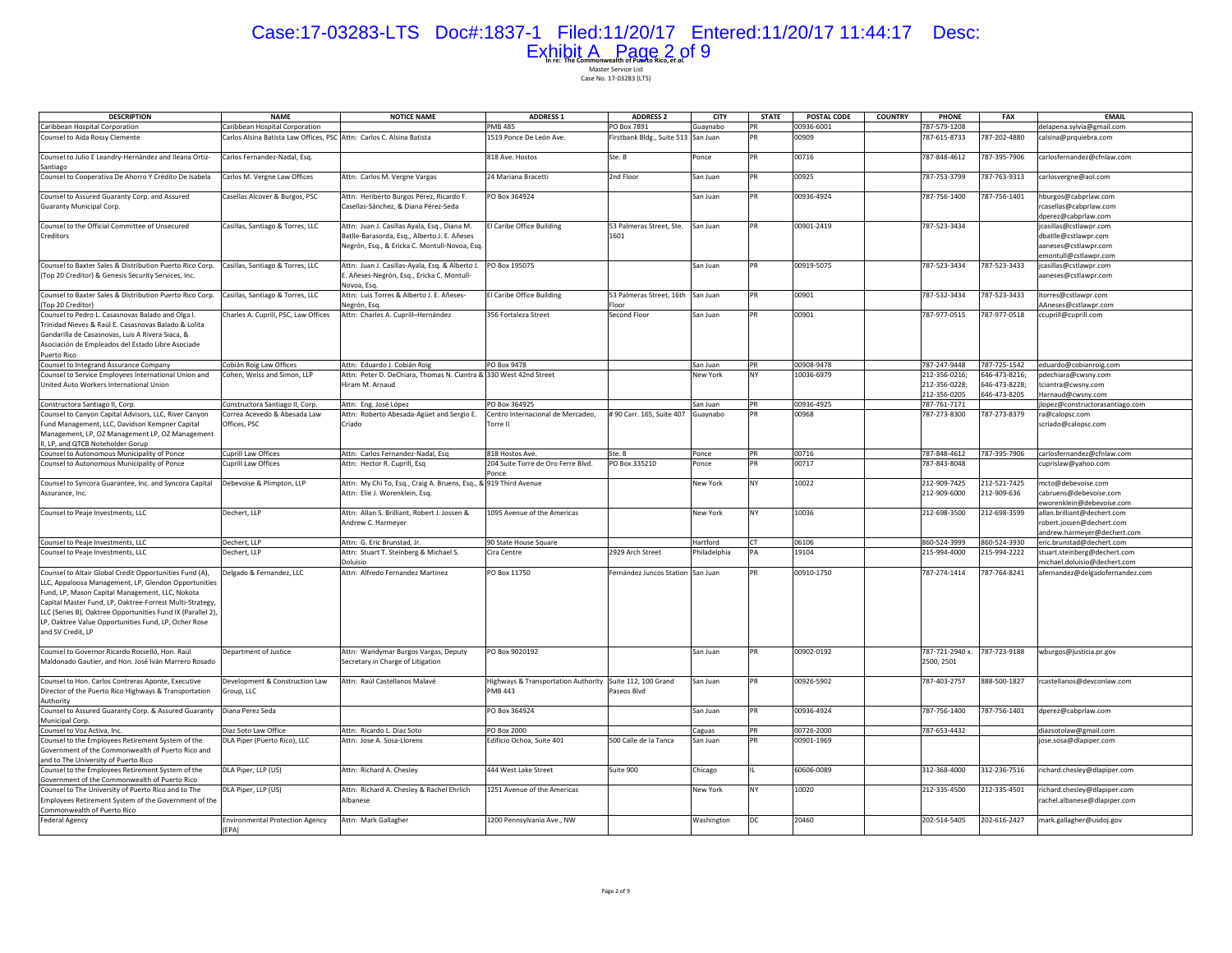# Case:17-03283-LTS Doc#:1837-1 Filed:11/20/17 Entered:11/20/17 11:44:17 Desc: Exhibit A Page 3 of 9

| <b>DESCRIPTION</b>                                                                                                                                                                                                                                                                                                                                                                  | <b>NAME</b>                         | <b>NOTICE NAME</b>                                                                                             | <b>ADDRESS 1</b>                   | <b>ADDRESS 2</b>                  | <b>CITY</b>  | <b>STATE</b> | POSTAL CODE | <b>COUNTRY</b> | PHONE        | <b>FAX</b>   | <b>EMAIL</b>                                                                                                                         |
|-------------------------------------------------------------------------------------------------------------------------------------------------------------------------------------------------------------------------------------------------------------------------------------------------------------------------------------------------------------------------------------|-------------------------------------|----------------------------------------------------------------------------------------------------------------|------------------------------------|-----------------------------------|--------------|--------------|-------------|----------------|--------------|--------------|--------------------------------------------------------------------------------------------------------------------------------------|
| Counsel to Autonomous                                                                                                                                                                                                                                                                                                                                                               | Estrella, LLC                       | Attn: Alberto G. Estrella & Paul Hammer                                                                        | 150 Tetuan Street                  |                                   | Old San Juan | <b>PR</b>    | 00901       |                | 787-977-5050 | 787-977-5090 | agestrella@estrellallc.com                                                                                                           |
| Municipality of Ponce                                                                                                                                                                                                                                                                                                                                                               |                                     |                                                                                                                |                                    |                                   |              |              |             |                |              |              | ohammer@estrellallc.com                                                                                                              |
| Counsel to Bermudez, Longo, Diaz-Mosso, LLC                                                                                                                                                                                                                                                                                                                                         | Faccio & Pabon Roca                 | Attn: Luis E. Pabón Roca, Esg. & Clarisa Soló<br>Gómez, Esq.                                                   | PO Box 11397                       | Fernández Juncos Station San Juan |              | <b>PR</b>    | 00910-2497  |                | 787-764-1800 | 787-777-0737 | lpabonroca@microjuris.com<br>clarisasola@hotmail.com                                                                                 |
| Counsel to Bermudez, Longo, Diaz-Mosso, LLC                                                                                                                                                                                                                                                                                                                                         | Faccio & Pabon Roca                 | Attn: Luis E. Pabón Roca, Esq. & Clarisa Soló<br>Gómez, Esg.                                                   | Urb. Hyde Park                     | 249 Las Marías St.                | San Juan     | PR           | 00927       |                | 787-764-1800 | 787-777-0737 | lpabonroca@microjuris.com<br>clarisasola@hotmail.com                                                                                 |
| Counsel to Voya Institutional Trust Company, Plaintiff in                                                                                                                                                                                                                                                                                                                           | Faegre Baker Daniels, LLP           | Attn: Robert L. Schnell & Michael B. Fisco                                                                     | 2200 Wells Fargo Center            | 90 S. 7th Street                  | Minneapolis  | MN           | 55402       |                | 612-766-7225 | 612-766-1600 | robert.schnell@faegrebd.com                                                                                                          |
| Adversary Proceeding 17-00216                                                                                                                                                                                                                                                                                                                                                       |                                     |                                                                                                                |                                    |                                   |              |              |             |                |              |              | pjime@icepr.com                                                                                                                      |
| Counsel to Asociacion de Salud Primaria de Puerto Rico,<br>et al., Plaintiff in Adversary Proceeding 17-00227                                                                                                                                                                                                                                                                       | Feldesman Tucker Leifer Fidell, LLP | Attn: James L. Feldesman                                                                                       | 1129 20th Street, NW               | Fourth Floor                      | Washington   | DC           | 20036       |                | 202-466-8960 |              | ifeldesman@FTLF.com                                                                                                                  |
| Counsel to Fondo de Inversión y Desarrollo Cooperativo,<br>Inc., Cooperativa de Ahorro y Crédito Vega Alta,<br>Cooperativa de Ahorro y Crédito de Rincón, Cooperativa<br>de Ahorro y Crédito de Lares y Región Central,<br>Cooperativa de Ahorro y Crédito Dr. Manuel Zeno<br>Gandía, Cooperativa de Ahorro y Crédito de Aguada,<br>Cooperativa de Ahorro y Crédito Abraham Rosa, & | Fernández, Collins, Cuyar & Plá     | Attn: Juan A. Cuyar Cobb, Esq.                                                                                 | PO Box 9023905                     |                                   | San Juan     | <b>PR</b>    | 00902-3905  |                | 787-977-3772 | 787-977-3773 | jcc@fclawpr.com<br>vperez@globalinsagency.com                                                                                        |
| Cooperativa de Ahorro y Crédito del Valenciano<br>Counsel to Ambac Assurance Corporation                                                                                                                                                                                                                                                                                            | Ferraiuoli, LLC                     | Attn: Roberto A. Cámara Fuertes & Sonia E.                                                                     | 221 Ponce de León Avenue           | 5th Floor                         | San Juan     | PR           | 00917       |                | 787-766-7000 | 787-766-7001 | rcamara@ferraiuoli.com                                                                                                               |
|                                                                                                                                                                                                                                                                                                                                                                                     |                                     | Colón                                                                                                          |                                    |                                   |              |              |             |                |              |              | scolon@ferraiuoli.com                                                                                                                |
| <b>Interested Party</b>                                                                                                                                                                                                                                                                                                                                                             | errovial Agroman, SA                | Attn: Eng. Nassin E. Tactuk Diná                                                                               | 1250 Ponce De Leon Ave.            | San José Building Suite<br>901    | San Juan     | PR           | 00902       |                | 787-725-5505 |              | n.tantuk@ferrovial.com                                                                                                               |
| Counsel to the University of Puerto Rico, Plaintiff in<br>Adversary Proceeding 17-00217                                                                                                                                                                                                                                                                                             | Fiddler, Gonzalez & Rodriguez, PSC  | Attn: Edgardo Barreto-Pagan                                                                                    | 894 Munoz Rivera Ave.              | M.A.S. Building - Suite<br>206    | Rio Piedras  | PR           | 00927       |                | 787-545-1750 | 787-545-175  | edgardo_barreto@yahoo.com                                                                                                            |
| Counsel to Santander Asset Management, LLC                                                                                                                                                                                                                                                                                                                                          | ortuño Law                          | Attn: Juan C. Fortuño Fas                                                                                      | PO Box 13786                       |                                   | San Juan     | PR           | 00908       |                | 787-751-5290 | 787-751-6155 | bkfilings@fortuno-law.com                                                                                                            |
| Counsel to Angely M. Aponte-Pagán and other Plaintiffs<br>in the Civil Case No. CC-2016-1153 & Javier Andino-<br>Gaudín and other Plaintiffs in the Civil Case No. K AC2002-                                                                                                                                                                                                        | rancisco González Law Office        | Attn: Francisco R. González-Colón                                                                              | 1519 Ponce De León Ave.            | First Federal Bldg. Suite<br>805  | San Juan     | PR           | 00909       |                | 787-723-3222 | 787-722-7099 | bufetefrgonzalez@gmail.com                                                                                                           |
| 5558                                                                                                                                                                                                                                                                                                                                                                                |                                     |                                                                                                                |                                    |                                   |              |              |             |                |              |              |                                                                                                                                      |
| Counsel to Caribbean Hospital Corporation                                                                                                                                                                                                                                                                                                                                           |                                     | reddie Pérez González & Assoc., PSC Attn: Freddie Pérez González, Esq. & José<br>Julián Blanco Dalmau, Esg.    | 108 Padre Las Casas Urb. El Vedado | Hato Rey                          | San Juan     | PR           | 00918       |                | 787-751-4334 | 787-751-1116 | fperez@fpglaw.com<br>jblanco@fpglaw.com                                                                                              |
| Counsel to Puerto Rico Public Buildings Authority                                                                                                                                                                                                                                                                                                                                   | Garffer & Jusino Attorneys at Law   | Attn: William Marrero Quiñones                                                                                 | 254 Ave. Jesús T. Piñero           |                                   | San Juan     | PR           | 00927       |                | 787-545-4455 |              | wmg@wmarrerolaw.com                                                                                                                  |
| Counsel to Aurelius Investment, LLC, Aurelius<br>Opportunities Fund, LLC, and Lex Claims, LLC                                                                                                                                                                                                                                                                                       | Gibson, Dunn & Crutcher, LLP        | Attn: Theodore B. Olson, Matthew D. McGill,<br>Helgi C. Walker, Lochlan F. Shelfer & Jeremy<br>M. Christiansen | 1050 Connecticut Ave., NW          |                                   | Washington   | DC           | 20036       |                | 202-955-8500 | 202-467-0539 | tolson@gibsondunn.com<br>mmcgill@gibsondunn.com<br>hwalker@gibsondunn.com<br>Ishelfer@gibsondunn.com<br>jchristiansen@gibsondunn.com |
| Counsel to the Ad Hoc Puerto Rico Municipalities<br>Committee                                                                                                                                                                                                                                                                                                                       | Godreau & Gonzalez                  | Attn: F. David Godreau Zayas & Rafael A.<br><b>Sonzalez Valiente</b>                                           | PO Box 9024176                     |                                   | San Juan     | PR           | 00902-4176  |                | 787-726-0066 |              | dg@g-glawpr.com<br>rgv@g-glawpr.com                                                                                                  |
| Counsel to Syncora Guarantee, Inc. and Syncora Capital<br>Assurance, Inc.                                                                                                                                                                                                                                                                                                           | Goldman Antonetti & Cordova, LLC    | Attn: Carlos A. Rodríguez Vidal, Solymar<br>Castillo Morales                                                   | Post Office Box 70364              |                                   | San Juan     | PR           | 00936-8364  |                | 787-759-4213 | 787-767-9177 | crodriguez-vidal@gaclaw.com<br>scastillo@gaclaw.com                                                                                  |
| Counsel to Joel Isander Cuadrado Delgado and Sonia<br>Ivette Carrasquillo Calderón                                                                                                                                                                                                                                                                                                  | Hernandez & Rodriguez Law Offices   | Attn: Fernando L. Rodriguez Mercado                                                                            | PO Box 1291                        |                                   | San Lorenzo  | PR           | 00754       |                | 787-736-2281 |              | hernandezrodriguezlaw@gmail.com                                                                                                      |
| Counsel to US Bank, National Association and US Bank<br>Trust, National Association, each as Trustee for Various<br><b>Bond Issues</b>                                                                                                                                                                                                                                              | logan Lovells US, LLP               | Attn: Robin E. Keller, Esg.                                                                                    | 875 Third Avenue                   |                                   | New York     | <b>NY</b>    | 10022       |                | 212-918-3000 | 212-918-3100 | robin.keller@hoganlovells.com                                                                                                        |
| Counsel to First Transit of Puerto Rico, Inc.                                                                                                                                                                                                                                                                                                                                       | Holland & Knight, LLP               | Attn: Jesús E. Cuza                                                                                            | 701 Brickell Avenue,               | <b>Suite 3300</b>                 | Miami        | FL.          | 33131       |                | 305-374-8500 | 305-789-7799 | jesus.cuza@hklaw.com                                                                                                                 |
| Counsel to First Transit of Puerto Rico, Inc.                                                                                                                                                                                                                                                                                                                                       | Holland & Knight, LLP               | Attn: John J. Monaghan, Esq., Lynne B.<br>Xerras, Esg., & Kathleen M. St. John, Esg.                           | 10 St. James Avenue                |                                   | Boston       | MA           | 02116       |                | 617-523-2700 | 617-523-6850 | bos-bankruptcy@hklaw.com                                                                                                             |
| Honorable Rosanna López León, Plaintiff in Adv. Case No. Honorable Rosanna López León<br>17-00137                                                                                                                                                                                                                                                                                   |                                     |                                                                                                                | El Capitolio                       | PO Box 9023431                    | San Juan     | PR           | 00902-3431  |                | 787-722-1231 | 787-722-4019 | mvega@senado.pr.gov                                                                                                                  |
| Counsel to Asociación Puertorriqueña de la Judicatura<br>and Depository Trust Company                                                                                                                                                                                                                                                                                               | ndiano & Williams, PSC              | Attn: David C. Indiano, Leticia Casalduc-<br>Rabell, & Claudia Quiñones-Vila                                   | 207 del Parque Street              | 3rd Floor                         | San Juan     | PR           | 00912       |                | 787-641-4545 | 787-641-4544 | claudia.quinones@indianowilliams.com<br>david.indiano@indianowilliams.com<br>leticia.casalduc@indianowilliams.com                    |
| <b>IRS Insolvency Section</b>                                                                                                                                                                                                                                                                                                                                                       | Internal Revenue Service            | Attn: Centralized Insolvency Operation                                                                         | 2970 Market Street                 |                                   | Philadelphia | PA           | 19104-5016  |                | 800-973-0424 | 855-235-6787 | Mimi.M.Wong@irscounsel.treas.gov                                                                                                     |
| <b>IRS Insolvency Section</b>                                                                                                                                                                                                                                                                                                                                                       | Internal Revenue Service            | Attn: Centralized Insolvency Operation                                                                         | PO Box 7346                        |                                   | Philadelphia | PA           | 19101-7346  |                | 800-973-0424 | 855-235-6787 | Mimi.M.Wong@irscounsel.treas.gov                                                                                                     |
| <b>IRS Insolvency Section</b>                                                                                                                                                                                                                                                                                                                                                       | Internal Revenue Service (IRS)      | <b>Insolvency Unit</b>                                                                                         | City View Plaza                    | 48 Carr 165, Suite 2000           | Guaynabo     | PR           | 00968       |                | 267-941-7134 |              | Thomas.M.Rath@IRSCOUNSEL.TREAS.GOV                                                                                                   |
| Juan E. Noguera, COFINA Bond Credtior                                                                                                                                                                                                                                                                                                                                               | JE Noguera, G Picón & Associates    | Attn: Juan E. Noguera                                                                                          | 1569 Gila St.                      | Caribe Dev.                       | San Juan     | PR           | 00926-2708  |                | 787-764-8131 | 787-250-0039 | noguerapicon@gmail.com                                                                                                               |
| Counsel to the Official Committee of Retired Employees<br>of Puerto Rico                                                                                                                                                                                                                                                                                                            | enner & Block, LLP                  | Attn: Catherine Steege & Melissa Root                                                                          | 353 N. Clark Street                |                                   | Chicago      |              | 60654       |                | 312-222-9350 | 312-239-5199 | csteege@jenner.com<br>mroot@jenner.com                                                                                               |
| Counsel to the Official Committee of Retired Employees<br>of Puerto Rico                                                                                                                                                                                                                                                                                                            | Jenner & Block, LLP                 | Attn: Robert Gordon & Richard Levin                                                                            | 919 Third Ave                      |                                   | New York     | <b>NY</b>    | 10022-3908  |                | 212-891-1600 | 212-891-1699 | rgordon@jenner.com<br>rlevin@jenner.com                                                                                              |
| Counsel to the Ad Hoc Group of General Obligation<br>Bondholders & Aurelius Capital Master, Ltd., Plaintiff in<br>Adversary Proceeding 17-00189                                                                                                                                                                                                                                     | Jiménez, Graffam & Lausell          | Attn: Andrés F. Picó Ramírez & J. Ramón<br>Rivera Morales                                                      | PO Box 366104                      |                                   | San Juan     | <b>PR</b>    | 00936-6104  |                | 787-767-1030 | 787-751-4068 | rrivera@jgl.com<br>apico@jgl.com                                                                                                     |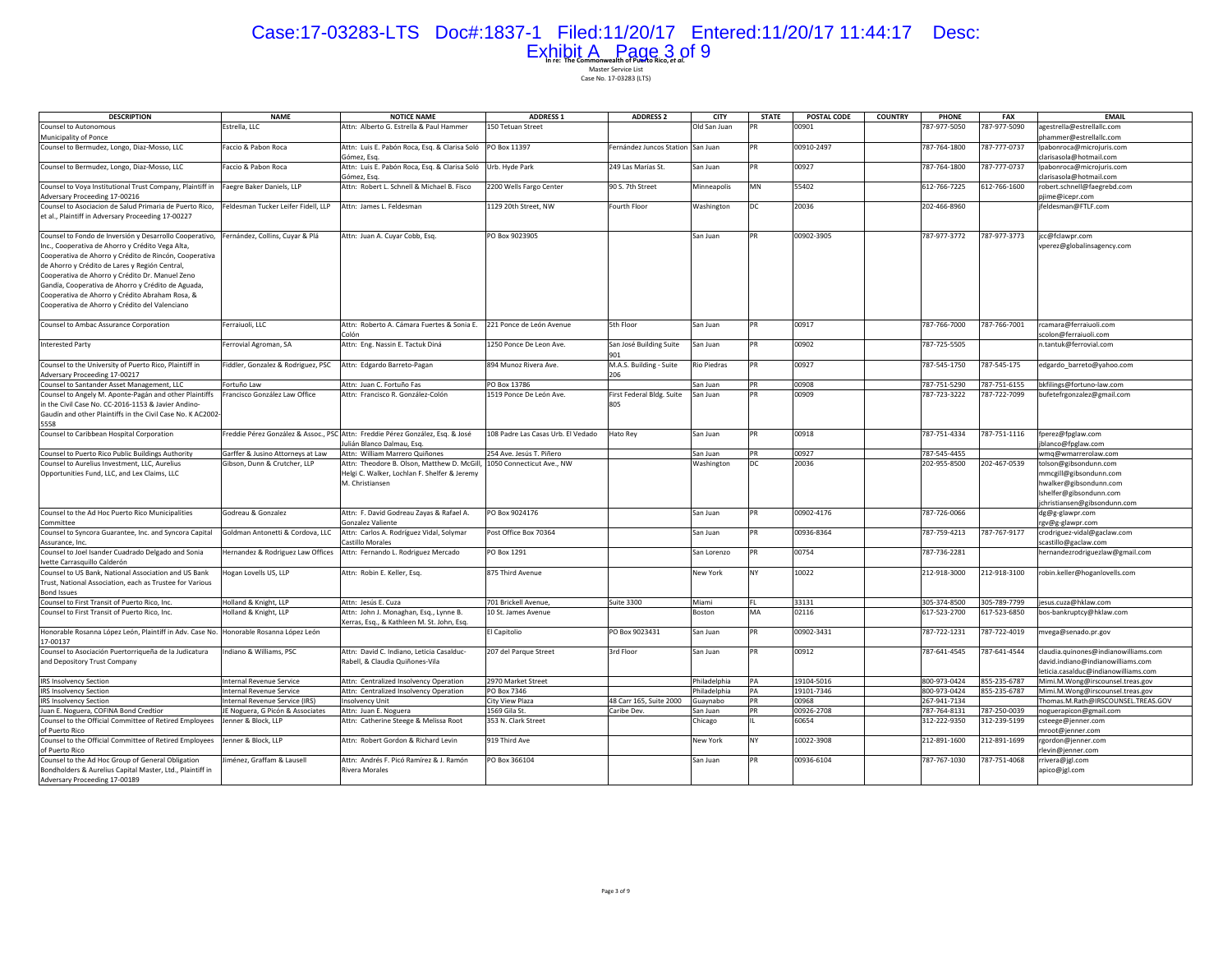# Case:17-03283-LTS Doc#:1837-1 Filed:11/20/17 Entered:11/20/17 11:44:17 Desc: Exhibit A Page 4 of 9

| <b>DESCRIPTION</b>                                                                            | <b>NAME</b>                                                      | <b>NOTICE NAME</b>                                                              | <b>ADDRESS 1</b>                 | <b>ADDRESS 2</b>     | <b>CITY</b>        | <b>STATE</b> | POSTAL CODE | <b>COUNTRY</b> | PHONE         | <b>FAX</b>   | <b>EMAIL</b>                                           |
|-----------------------------------------------------------------------------------------------|------------------------------------------------------------------|---------------------------------------------------------------------------------|----------------------------------|----------------------|--------------------|--------------|-------------|----------------|---------------|--------------|--------------------------------------------------------|
| Counsel to Altair Global Credit Opportunities Fund (A),                                       | Jones Day                                                        | Attn: Bruce Bennett                                                             | 555 South Flower Street          | 50th Floor           | Los Angeles        |              | 00071       |                | 213-243-2382  | 213-243-2539 | bbennett@jonesday.com                                  |
| LLC, Appaloosa Management, LP, Glendon Opportunities                                          |                                                                  |                                                                                 |                                  |                      |                    |              |             |                |               |              |                                                        |
| Fund, LP, Mason Capital Management, LLC, Nokota                                               |                                                                  |                                                                                 |                                  |                      |                    |              |             |                |               |              |                                                        |
| Capital Master Fund, LP, Oaktree-Forrest Multi-Strategy,                                      |                                                                  |                                                                                 |                                  |                      |                    |              |             |                |               |              |                                                        |
| LLC (Series B), Oaktree Opportunities Fund IX (Parallel 2),                                   |                                                                  |                                                                                 |                                  |                      |                    |              |             |                |               |              |                                                        |
| LP, Oaktree Value Opportunities Fund, LP, Ocher Rose                                          |                                                                  |                                                                                 |                                  |                      |                    |              |             |                |               |              |                                                        |
| and SV Credit, LP                                                                             |                                                                  |                                                                                 |                                  |                      |                    |              |             |                |               |              |                                                        |
| Counsel to Nydia M. Morales                                                                   | Jorge P. Sala Colon                                              |                                                                                 | 8169 Calle Concordia             | Suite 102, Cond. San | Ponce              | PR           | 00717-1556  |                | 787-844-8940  | 787-844-8960 | jpsala_pr@yahoo.com                                    |
| Counsel to Del Valle Group, SP                                                                | Jorge R. Quintana-Lajara                                         |                                                                                 | 400 Calle Calaf, PMB 165         | Vicente              | San Juan           | PR           | 00918-1314  |                | 787-761-1067; | 787-283-9994 | salalawyers@yahoo.com<br>jorgequintanalajara@gmail.com |
|                                                                                               |                                                                  |                                                                                 |                                  |                      |                    |              |             |                | 787-761-1310  |              |                                                        |
| Counsel to Asociación de Maestros de Puerto Rico - Local Jose Luis Barrios-Ramos              |                                                                  |                                                                                 | 1801 McLeary Ave. Suite 303      |                      | San Juan           | PR           | 00911       |                | 787-593-6641  | 787-764-4430 | barrios.jl@outlook.com                                 |
| Sindical and Co-Counsel to the American Federation of                                         |                                                                  |                                                                                 |                                  |                      |                    |              |             |                |               |              |                                                        |
| Teachers, AFL-CIO                                                                             |                                                                  |                                                                                 |                                  |                      |                    |              |             |                |               |              |                                                        |
| Counsel to WorldNet Telecommunications, Inc.                                                  | José Luis Barrios-Ramos                                          |                                                                                 | PO Box 364966                    |                      | San Juan           | PR           | 00936-4966  |                | 787-767-9625  | 787-764-4430 | barrios.jl@outlook.com                                 |
| Counsel to Jose Angel Rey, Julie I. Escudero, and Hilda O. Jose W. Cartagena                  |                                                                  |                                                                                 | 701 Ave Ponce de Leon            | Suite 401            | San Juan           | PR           | 00907-3248  |                | 787-729-9444  | 787-729-9446 | jwc@jwcartagena.com                                    |
| Cartagena                                                                                     |                                                                  | Attn: Juan P. Rivera Roman                                                      | PO Box 7498                      |                      |                    | PR           | 00732       |                | 787-651-6909  | 787-651-6957 |                                                        |
| Counsel to the Municipality of Guayanilla<br>Counsel to Orlando Torres Berrios, Germán Torres | JRAF Law Firm, PSC<br>Juan A. Hernández Rivera, Esg.             |                                                                                 | PMB #108                         | HC 72 Box 3766       | Ponce<br>Naranjito | PR           | 00719       |                | 787-869-4742  | 787-869-1215 | riveraroman@hotmail.com<br>juan@jahrlaw.com            |
| Berrios, Viviana Ortiz Mercado, Juan Alberto Torres                                           |                                                                  |                                                                                 |                                  |                      |                    |              |             |                |               |              |                                                        |
| Berrios, Vilma Teresa Torres López, Ramón A, Bonilla                                          |                                                                  |                                                                                 |                                  |                      |                    |              |             |                |               |              |                                                        |
| Martínez, and Hermanos Torres Torres, Inc.                                                    |                                                                  |                                                                                 |                                  |                      |                    |              |             |                |               |              |                                                        |
| Counsel to Santander Securities, LLC, Santander Asset                                         | Juan Ramón Rivera Font, Esq.                                     | Attn: Juan Ramón Rivera Font, Esq. & Ramón 27 González Giusti Ave.              |                                  | Office 602           | Guaynabo           | PR           | 00968       |                | 787-751-5290  | 787-751-6155 | lourdes@riverafont.com                                 |
| Management, LLC and Banco Santander Puerto Rico                                               |                                                                  | A. Cestero, Jr., Esq.                                                           |                                  |                      |                    |              |             |                |               |              | juan@riverafont.com                                    |
| Julio E Leandry-Hernández and Ileana Ortiz-Santiago                                           | Julio E Leandry-Hernández and                                    |                                                                                 | Com. Punta Diamante              | Calle Naira #1561    | Ponce              | PR           | 00728       |                | 787-967-9140; |              | ileanaortix@outlook.com                                |
|                                                                                               | Ileana Ortiz-Santiago                                            |                                                                                 |                                  |                      |                    |              |             |                | 787-628-0248  |              |                                                        |
| Counsel to Whitebox Asymmetric Partners, LP, et al.                                           | Kasowitz Benson Torres, LLP                                      | Attn: Kenneth R. David, Esq., Daniel A.                                         | 1633 Broadway                    |                      | New York           | NY           | 10019       |                | 212-506-1700  | 212-506-1800 | Kdavid@kasowitz.com                                    |
|                                                                                               |                                                                  | Fliman, Esq., & Isaac S. Sasson, Esq.                                           |                                  |                      |                    |              |             |                |               |              | Dfliman@kasowitz.com                                   |
|                                                                                               |                                                                  |                                                                                 |                                  |                      |                    |              |             |                |               |              | Isasson@kasowitz.com                                   |
| Counsel to the COFINA Agent                                                                   |                                                                  | Klee, Tuchin, Bogdanoff & Stern, LLP Attn: Kenneth N. Klee, Daniel J. Bussel, & | 1999 Avenue of the Stars         | 39th Floor           | Los Angeles        | CA           | 90067       |                | 310-407-4000  | 310-407-9090 | kklee@ktbslaw.com<br>dbussel@ktbslaw.com               |
|                                                                                               |                                                                  | Jonathan M. Weiss                                                               |                                  |                      |                    |              |             |                |               |              | weiss@ktbslaw.com                                      |
| Top 20 Unsecured Creditor, COFINA                                                             | KPMG, LLC                                                        | Attn: Angel Perez & Luisette Negron                                             | American Intl. Plaza, 250 Ave.   | Luis Munoz Rivera    | San Juan           | PR           | 00918       |                |               | 787-757-6175 | aperez@kpmg.com                                        |
|                                                                                               |                                                                  |                                                                                 |                                  |                      |                    |              |             |                |               |              | Lnegron@kpmg.com                                       |
| Counsel to Major COFINA Bondholders & Mutual Fund                                             | Kramer Levin Naftalis & Frankel, LLP                             | Attn: Amy Caton, Thomas Moers Mayer,                                            | 1177 Avenue of the Americas      |                      | New York           | <b>NY</b>    | 10036       |                | 212-715-9100  | 212-715-8000 | acaton@kramerlevin.com                                 |
| Group and Oppenheimer Funds                                                                   |                                                                  | Philip Bentley, David E. Blabey, Jr., Douglas                                   |                                  |                      |                    |              |             |                |               |              | tmayer@kramerlevin.com                                 |
|                                                                                               |                                                                  | <b>Buckley</b>                                                                  |                                  |                      |                    |              |             |                |               |              | pbentley@kramerlevin.com                               |
|                                                                                               |                                                                  |                                                                                 |                                  |                      |                    |              |             |                |               |              | dblabey@kramerlevin.com                                |
|                                                                                               |                                                                  |                                                                                 |                                  |                      |                    |              |             |                |               |              | dbuckley@kramerlevin.com                               |
| Counsel to Depository Trust Company                                                           | Law Office of Frank Pola, Jr.                                    | Attn: Frank Pola, Jr.                                                           | El Centro II, Suite 260          | #500 Muñoz Rivera    | San Juan           | <b>PR</b>    | 00918       |                | 787-250-6666  | 787-250-7900 | pola@frankpolajr.com                                   |
| Counsel to PFZ Properties, Inc.                                                               | Law Offices Ismael H. Herrero III &                              | Attn: Ismael H. Herrero, III                                                    | PO Box 362159                    | Avenue               | San Juan           | PR           | 00936-2159  |                | 787-754-5000  | 787-754-5001 | herreroill@herrerolaw.com                              |
|                                                                                               | Associates, PSC                                                  |                                                                                 |                                  |                      |                    |              |             |                |               |              |                                                        |
| Counsel to Puerto Rico Fiscal Agency and Financial                                            | Law Offices of Andrés W. López, Esq. Attn: Andrés W. López, Esq. |                                                                                 | 902 Fernández Juncos Ave.        |                      | San Juan           | <b>PR</b>    | 00907       |                | 787-294-9508  | 787-294-9519 | andres@awllaw.com                                      |
| <b>Advisory Authority</b>                                                                     |                                                                  |                                                                                 |                                  |                      |                    |              |             |                |               |              |                                                        |
| Counsel to CMA Architects & Engineers, LLC, Municipality Law Offices of John E. Mudd          |                                                                  | Attn: John E. Mudd                                                              | PO Box 194134                    |                      | San Juan           | PR           | 00919       |                | 787-413-1673  | 787-753-2202 | jemudd@yahoo.com                                       |
| of San Sebastian, the Corporación de Servicios Integrales                                     |                                                                  |                                                                                 |                                  |                      |                    |              |             |                |               |              |                                                        |
| de Salud del Area de Barranquitas, Comerío, Corozal,                                          |                                                                  |                                                                                 |                                  |                      |                    |              |             |                |               |              |                                                        |
| Naranjito y Orocovis, and Asociacion de Salud Primaria                                        |                                                                  |                                                                                 |                                  |                      |                    |              |             |                |               |              |                                                        |
| de Puerto Rico, et al., Plaintiff in Adversary Proceeding 17-                                 |                                                                  |                                                                                 |                                  |                      |                    |              |             |                |               |              |                                                        |
| 00227                                                                                         |                                                                  |                                                                                 |                                  |                      |                    |              |             |                |               |              |                                                        |
| Counsel to Del Valle Group, SP                                                                | Law Offices of Michael Craig McCall                              | Attn: Michael Craig McCall                                                      | PO Box 362634                    |                      | San Juan           | PR           | 00936-2634  |                | 787-232-4530  | 787-274-8390 | craigmcc@me.com                                        |
|                                                                                               |                                                                  |                                                                                 |                                  |                      |                    |              |             |                |               |              |                                                        |
| Counsel to Centro de Periodismo Investigativo Inc.,                                           | Legal Aid Clinic, UIA                                            | Attn: Rafael E. Rodriguez Rivera                                                | PO Box 194735                    |                      | San Juan           | PR           | 00919-4735  |                | 787-751-1600  | 787-751-1867 | rrodriguez@juris.inter.edu                             |
| Plaintiff in Adversary Proceeding 17-00167                                                    |                                                                  |                                                                                 |                                  |                      |                    |              |             |                |               |              |                                                        |
| <b>Interested Party</b>                                                                       | Legal Partners, PSC                                              | Attn: Juan M. Suarez-Cobo                                                       | 138 Winston Churchill            | Suite 316            | San Juan           | PR           | 00926-6023  |                | 787-791-1818  | 787-791-4260 | suarezcobo@gmail.com                                   |
| Counsel to Employees Retirement System, Plaintiff in                                          | Legal Partners, PSC                                              | Attn: Luis F. Del Valle Emmanuelli                                              | Box 316                          | Senorial Station     | San Juan           | <b>PR</b>    | 00926-6023  |                | 787-791-1818  | 800-986-1842 | dvelawoffices@gmail.com                                |
| Adversary Proceeding 17-00213                                                                 |                                                                  |                                                                                 |                                  |                      |                    |              |             |                |               |              |                                                        |
| Counsel to the Financial Oversight and Management                                             | Legal Partners, PSC                                              | Attn: Luis F. Del Valle Emmanuelli                                              | PO Box 79897                     |                      | Carolina           | PR           | 00984-9897  |                | 787-977-1932  | 787-722-1932 | dvelawoffices@gmail.com                                |
| Board in Adversary Proceeding 17-00213 and A&S Legal                                          |                                                                  |                                                                                 |                                  |                      |                    |              |             |                |               |              |                                                        |
| Studio, PSC                                                                                   |                                                                  |                                                                                 |                                  |                      |                    |              |             |                |               |              |                                                        |
| Top 20 Unsecured Creidtor, COFINA                                                             | Lehman Brothers Holdings, Inc.                                   | Attn: Thomas Hommell, Abhishek Kalra &                                          | 1271 Avenue of the Americas 35th |                      | New York           | NY           | 10020       |                |               |              | thomas.hommel@lehmanholdings.com                       |
|                                                                                               |                                                                  | Pamela Simons                                                                   | Floor                            |                      |                    |              |             |                |               |              | pamela.simons@lehmanholdings.com                       |
|                                                                                               |                                                                  |                                                                                 |                                  |                      |                    |              |             |                |               |              | abhishek.kalra@lehmanholdings.com                      |
| <b>Interested Party</b>                                                                       | Liberty Cablevision of Puerto Rico,                              | Attn: Alexandra Verdiales                                                       | PO Box 192296                    |                      | San Juan           | <b>PR</b>    | 00919-2296  |                | 787-657-3050  | 787-355-9681 | Alexandra.verdiales@libertypr.com                      |
|                                                                                               | $\mathsf{H}^{\mathsf{c}}$                                        |                                                                                 |                                  |                      |                    |              |             |                |               |              |                                                        |
| Counsel to Stericycle                                                                         | Linares Palacios Law Offices                                     | Attn: Adrián R. Linares Palacios                                                | PMB 456 Suite 102                | 405 Ave. Esmeralda   | Guaynabo           | PR           | 00969       |                | 787-638-1389  | 787-790-9374 | alinares2020@yahoo.com                                 |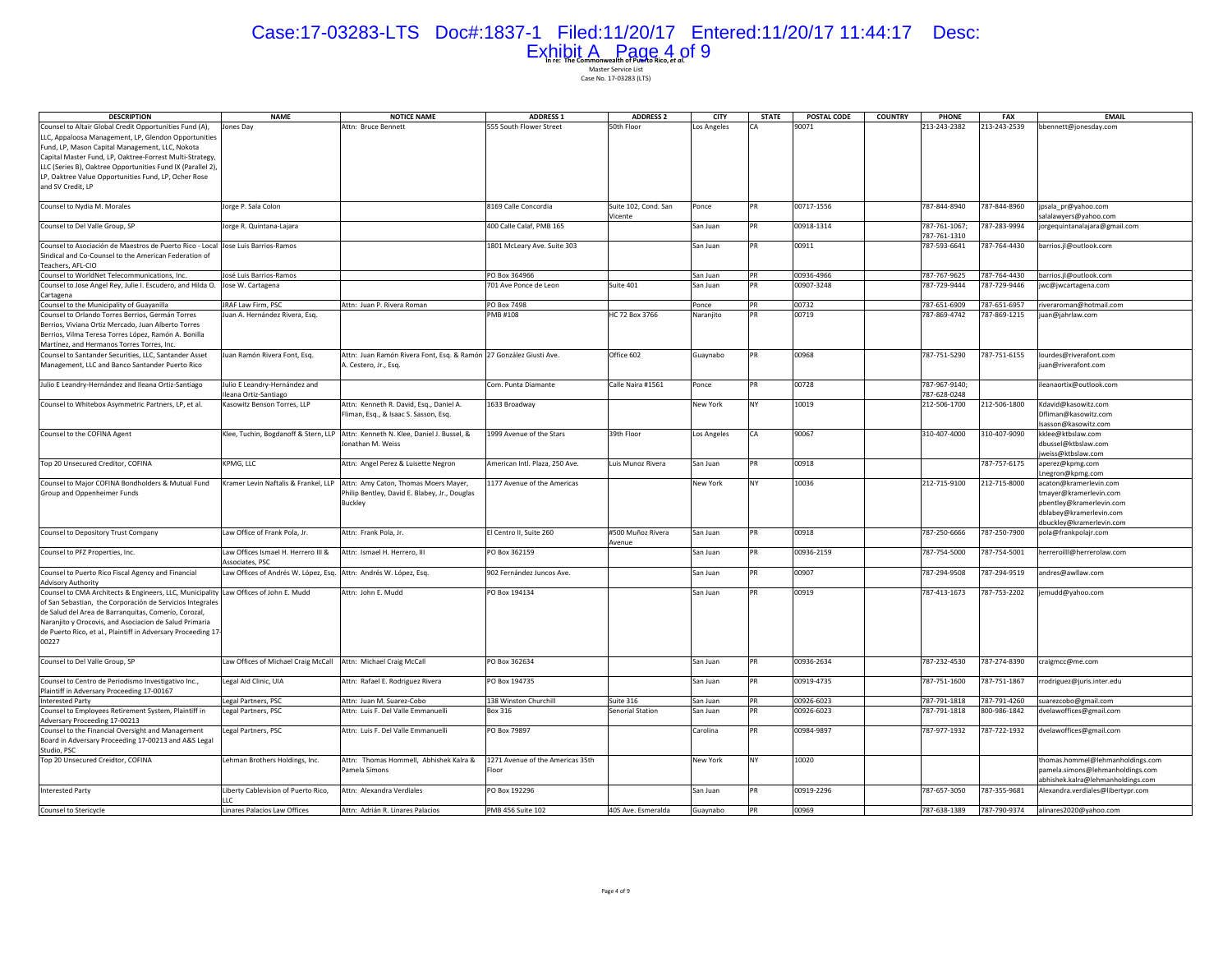# Case:17-03283-LTS Doc#:1837-1 Filed:11/20/17 Entered:11/20/17 11:44:17 Desc: Exhibit A Page 5 of 9

| <b>DESCRIPTION</b>                                                                           | <b>NAME</b>                       | <b>NOTICE NAME</b>                                                | <b>ADDRESS 1</b>             | <b>ADDRESS 2</b>       | <b>CITY</b>   | <b>STATE</b> | POSTAL CODE | <b>COUNTRY</b> | <b>PHONE</b>   | <b>FAX</b>   | <b>EMAIL</b>                       |
|----------------------------------------------------------------------------------------------|-----------------------------------|-------------------------------------------------------------------|------------------------------|------------------------|---------------|--------------|-------------|----------------|----------------|--------------|------------------------------------|
| Counsel to Altair Global Credit Opportunities Fund (A),                                      | Lopez Sanchez & Pirillo, LLC      | Attn: Alicia I Lavergne Ramirez                                   | PO Box 11917                 |                        | San Juan      |              | 00922-1917  |                | 787-522-6776   | 787-522-6777 | alavergne@lsplawpr.com             |
| LLC, et al., Plaintiff in Adversary Proceedings 17-00219                                     |                                   |                                                                   |                              |                        |               |              |             |                |                |              |                                    |
| and 17-00220                                                                                 |                                   |                                                                   |                              |                        |               |              |             |                |                |              |                                    |
| Counsel to UBS Family of Funds and the Puerto Rico                                           | López Sánchez & Pirillo, LLC      | Attn: José C. Sánchez-Castro, Alicia I.                           | 270 Muñoz Rivera Avenue      | <b>Suite 1110</b>      | San Juan      | PR           | 00918       |                | 787-522-6776   | 787-522-6777 | jsanchez@lsplawpr.com              |
| Family of Funds, et al.                                                                      |                                   | Lavergne Ramírez, & Maraliz Vázquez-                              |                              |                        |               |              |             |                |                |              | alavergne@Isplawpr.com             |
|                                                                                              |                                   | Marrero                                                           |                              |                        |               |              |             |                |                |              | mvazquez@Isplawpr.com              |
| Counsel to Cooperativa de Ahorro y Crédito de Aguada,                                        | Lugo Mender Group, LLC            | Attn: Wigberto Lugo Mender, Esq.                                  | 100 Carr. 165                | Suite 501              | Guaynabo      | PR           | 00968-8052  |                | 787-707-0404   | 787-707-0412 | wlugo@lugomender.com               |
| Cooperativa de Ahorro y Crédito de Dr. Manuel Zeno                                           |                                   |                                                                   |                              |                        |               |              |             |                |                |              |                                    |
| Gandía, Cooperativa de Ahorro y Crédito del Valenciano,                                      |                                   |                                                                   |                              |                        |               |              |             |                |                |              |                                    |
| Cooperativa de Ahorro y Crédito de Juana Díaz, &                                             |                                   |                                                                   |                              |                        |               |              |             |                |                |              |                                    |
| Cooperativa de Crédito y Ahorros de Rincón                                                   |                                   |                                                                   |                              |                        |               |              |             |                |                |              |                                    |
|                                                                                              |                                   |                                                                   |                              |                        |               |              |             |                |                |              |                                    |
| Counsel to Joel Isander Cuadrado Delgado and Sonia                                           | Lugo-Emanuelli Law Offices        | Attn: Luis R. Lugo Emanuelli                                      | PO Box 34                    |                        | Fajardo       | PR           | 00738       |                | 787-860-3949   |              | lawlugo1@gmail.com                 |
| Ivette Carrasquillo Calderón                                                                 |                                   |                                                                   |                              |                        |               |              |             |                |                |              |                                    |
| Counsel to Eduardo Bhatia Gautier                                                            | Margarita Mercado-Echegaray       |                                                                   | 802 Avenida Fernández Juncos | Esquina Calle La Paz   | San Juan      | PR           | 00907       |                | 787-723-8520   | 787-723-7844 | mmercado@mercado-echegaray-law.com |
|                                                                                              |                                   |                                                                   |                              | Miramar                |               |              |             |                |                |              | margaritalmercado@gmail.com        |
| Counsel to the members of Sucesión Pastor Mandry                                             | María E. Vicéns Rivera            |                                                                   | 9140 Marina St.              | Suite 801              | Ponce         | ÞR           | 00717       |                | 787-259-1999   | 787-259-1999 | mevicens@yahoo.com                 |
| <b>Nones</b>                                                                                 |                                   |                                                                   |                              |                        |               |              |             |                |                |              |                                    |
| Counsel to 65 Infanteria Shopping Center, LLC                                                | María Fernanda Vélez Pastrana     |                                                                   | PO Box 195582                |                        | San Juan      | PR           | 00919-5582  |                | 787-793-3628   |              | mfvelezquiebras@gmail.com          |
| Counsel to Interamericas Turnkey, Inc. and Interamerican Maximiliano Trujillo-Gonzalez, Esq. |                                   |                                                                   | 100 Grand Paseos Blvd.       | Suite 112              | San Juan      | ÞR           | 00926-5902  |                | 787-438-8802   |              | maxtruj@gmail.com                  |
| Turnkey Development Co., Inc.                                                                |                                   |                                                                   |                              |                        |               |              |             |                |                |              |                                    |
| Counsel to Autopistas de PR, LLC, Autopistas                                                 | McConnell Valdés, LLC             | Attn: Nayuan Zouairabani, Esg., Antonio A.                        | 270 Muñoz Rivera Avenue      | Suite 7                | Hato Rey      | PR           | 00918       |                | 787-250-5604   | 787-759-9225 | nzt@mcvpr.com                      |
| Metropolitanas de Puerto Rico, LLC, Puerto Rico                                              |                                   | Arias, Esq., & Rosamar García-Fontán, Esq.                        |                              |                        |               |              |             |                |                |              | aaa@mcvpr.com                      |
| Telephone Company d/b/a Claro and Rexach Hermanos,                                           |                                   |                                                                   |                              |                        |               |              |             |                |                |              | rgf@mcvpr.com                      |
|                                                                                              |                                   |                                                                   |                              |                        |               |              |             |                |                |              |                                    |
| Counsel to Autopistas de PR, LLC, Autopistas                                                 | McConnell Valdés, LLC             | Attn: Nayuan Zouairabani, Esq., Antonio A.                        | PO Box 364225                |                        | San Juan      | PR           | 00936-4225  |                | 787-250-5604   | 787-759-9225 | nzt@mcvpr.com                      |
| Metropolitanas de Puerto Rico, LLC, Puerto Rico                                              |                                   | Arias, Esq., & Rosamar García-Fontán, Esq.                        |                              |                        |               |              |             |                |                |              | aaa@mcvpr.com                      |
| Telephone Company d/b/a Claro and Rexach Hermanos,                                           |                                   |                                                                   |                              |                        |               |              |             |                |                |              | rgf@mcvpr.com                      |
|                                                                                              |                                   |                                                                   |                              |                        |               |              |             |                |                |              |                                    |
| Counsel to Goldman Sachs Asset Management, LP                                                | McDermott Will and Emery          | Attn: William P. Smith Esg., James W. Kapp,                       | 444 West Lake Street         |                        | Chicago       |              | 60606-0029  |                | 312-984-7588   | 312-984-7700 | wsmith@mwe.com                     |
|                                                                                              |                                   | III, Esq, Megan Thibert-Ind, Esq & Kaitlin P.                     |                              |                        |               |              |             |                |                |              | jkapp@mwe.com                      |
|                                                                                              |                                   | Sheehan, Esq.                                                     |                              |                        |               |              |             |                |                |              | mthibert-ind@mwe.com               |
|                                                                                              |                                   |                                                                   |                              |                        |               |              |             |                |                |              | ksheehan@mwe.com                   |
| Counsel to Ambac Assurance Corporation                                                       | Milbank, Tweed, Hadley & McCloy   | Attn: Dennis F. Dunne, Andrew M. Leblanc,                         | 28 Liberty Street            |                        | New York      | <b>NY</b>    | 10005-1413  |                | 212-530-5770   | 212-822-5770 | ddunne@milbank.com                 |
|                                                                                              | <b>IIP</b>                        | Atara Miller, and Grant R. Mainland                               |                              |                        |               |              |             |                |                |              | aleblanc@milbank.com               |
|                                                                                              |                                   |                                                                   |                              |                        |               |              |             |                |                |              | amiller@milbank.com                |
|                                                                                              |                                   |                                                                   |                              |                        |               |              |             |                |                |              | mainland@milbank.com               |
| Counsel to Peaje Investments, LLC                                                            | Monserrate Simonet & Gierbolini,  | Attn: Dora L. Monserrate Peñagarícano,                            | 101 San Patricio Avenue      | Maramar Plaza, Suite   | Guaynabo      | PR           | 00968       |                | 787-620-5300   | 787-620-5305 | dmonserrate@msglawpr.com           |
|                                                                                              | $\overline{11}$ $\overline{C}$    | Ricardo R. Lozada - Franco & Fernando J.                          |                              | 1120                   |               |              |             |                |                |              | lozada@msglawpr.com                |
|                                                                                              |                                   | Gierbolini-González                                               |                              |                        |               |              |             |                |                |              | gierbolini@msglawpr.com            |
| Counsel to Service Employees International Union and                                         | Monserrate Simonet & Gierbolini,  | Attn: Miguel Simonet-Sierra                                       | 101 San Patricio Ave.        | <b>Suite 1120</b>      | Guaynabo      | PR           | 00968       |                | 787-620-5300   | 787-620-5305 | msimonet@msglawpr.com              |
| United Auto Workers International Union                                                      |                                   |                                                                   |                              |                        |               |              |             |                |                |              |                                    |
| Counsel to Goldman Sachs Asset Management, LP                                                | Morell, Bauzá, Cartagena & Dapena | Attn: Ramón E. Dapena, Iván J. Llado & Víctor Plaza 273 Suite 700 |                              | 273 Ponce de León Ave. | Hato Rey      | PR           | 00917-1934  |                | 787-723-1233   | 787-723-8763 | ramon.dapena@mbcdlaw.com           |
|                                                                                              |                                   | . Quiñones Martínez                                               |                              |                        |               |              |             |                |                |              | victor.quinones@mbcdlaw.com        |
|                                                                                              |                                   |                                                                   |                              |                        |               |              |             |                |                |              | van.llado@mbcdlaw.com              |
| Counsel to Goldman Sachs Asset Management, LP                                                | Morell, Bauzá, Cartagena & Dapena | Attn: Ramón E. Dapena, Iván J. Llado & Víctor PO Box 13399        |                              |                        | San Juan      | PR           | 00908       |                | 787-723-1233   | 787-723-8763 | ramon.dapena@mbcdlaw.com           |
|                                                                                              |                                   | . Quiñones Martínez                                               |                              |                        |               |              |             |                |                |              | ivan.llado@mbcdlaw.com             |
|                                                                                              |                                   |                                                                   |                              |                        |               |              |             |                |                |              | victor.quinones@mbcdlaw.com        |
| Counsel to Universidad Interamericana, Inc.                                                  | Muñoz Benitez Brugueras & Cruz    | Attn: Jaime Brugueras                                             | PO Box 191979                |                        | San Juan      | PR           | 00919-1979  |                | 787-751-9040   | 787-751-0910 | jbrugue@mbbclawyers.com            |
| Counsel to the COFINA Agent                                                                  | Navarro-Cabrer Law Offices        | Attn: Nilda M. Navarro-Cabrer                                     | I Centro I, Suite 206        | 500 Muñoz Rivera       | San Juan      | PR           | 00918       |                | 787-764-9595   | 787-765-7575 | navarro@navarrolawpr.com           |
|                                                                                              |                                   |                                                                   |                              | Avenue                 | San Juan      | <b>PR</b>    | 00907       |                |                |              |                                    |
| Counsel to Trinity Services I, LLC                                                           | Nazario Briceño Law Offices, LLC  | Attn: Miguel A. Nazario, Jr., Esq.                                | 701 Ponce de León            | Suite 401, Centro de   |               |              |             |                | 787-729-9453 X | 787-723-4661 | man@nblawpr.com                    |
|                                                                                              |                                   |                                                                   |                              | Seguros Bldg.          |               | <b>PR</b>    |             |                |                |              |                                    |
| Counsel to Debtor and to the Oversight Board                                                 | O'Neill & Borges, LLC             | Attn: Hermann Bauer, Esq., Ubaldo M.                              | American International Plaza | 250 Munoz Rivera Ave., | San Juan      |              | 00918-1813  |                | 787-764-8181   | 787-753-8944 | hermann.bauer@oneillborges.com     |
|                                                                                              |                                   | Fernández, Daniel J. Perez Refojos, & Carla                       |                              | Suite 800              |               |              |             |                |                |              | daniel.perez@oneillborges.com      |
|                                                                                              |                                   | García Benítez                                                    |                              |                        |               |              |             |                |                |              | ubaldo.fernandez@oneillborges.com  |
|                                                                                              |                                   |                                                                   |                              |                        |               |              |             |                |                |              | Carla.garcia@oneillborges.com      |
| Counsel to Antilles Power Depot, Inc.                                                        | Olivieri-Geigel & Co.             | Attn: Rafael V. Olivieri-Geigel, Esq.                             | PO Box 361289                |                        | San Juan      |              | 00936-1289  |                | 939-204-4197   | 787-912-5881 | lawrog@gmail.com                   |
| Counsel to the Puerto Rico Fiscal Agency and Financial                                       | O'Melveny & Myers, LLP            | Attn: Elizabeth Lemond McKeen & Ashley                            | 510 Newport Center Drive     | 17th Floor             | Newport Beach |              | 92660       |                | 949-823-7150   | 949-823-6994 | emckeen@omm.com                    |
| Advisory Authority on behalf of the Governor of Puerto                                       |                                   | Pavel                                                             |                              |                        |               |              |             |                |                |              | apavel@omm.com                     |
| Rico & AAFAF                                                                                 |                                   |                                                                   |                              |                        | New York      | <b>NY</b>    | 10036       |                | 212-326-2000   |              |                                    |
| Counsel to the Puerto Rico Fiscal Agency and Financial                                       | O'Melveny & Myers, LLP            | Attn: John J. Rapisardi, Esq., Suzzanne                           | 7 Times Square               |                        |               |              |             |                |                | 212-326-2061 | jrapisardi@omm.com                 |
| Advisory Authority on behalf of the Governor of Puerto                                       |                                   | Uhland, Esq., Diana M. Perez, Esq., Peter                         |                              |                        |               |              |             |                |                |              | suhland@omm.com                    |
| Rico & AAFAF                                                                                 |                                   | Friedman, Esq., & Daniel L. Cantor                                |                              |                        |               |              |             |                |                |              | pfriedman@omm.com                  |
|                                                                                              |                                   |                                                                   |                              |                        |               |              |             |                |                |              | dperez@omm.com                     |
|                                                                                              |                                   |                                                                   |                              |                        |               |              |             |                |                |              | dcantor@omm.com                    |
| Counsel to the Puerto Rico Fiscal Agency and Financial                                       | O'Melveny & Myers, LLP            | Attn: M. Randall Oppenheimer                                      | 400 South Hope Street        | 18th Floor             | Los Angeles   | CA           | 90071       |                | 310-553-6700   | 310-246-6779 | roppenheimer@omm.com               |
| <b>Advisory Authority</b>                                                                    |                                   |                                                                   |                              |                        |               |              |             |                |                |              |                                    |
| Counsel to the Puerto Rico Fiscal Agency and Financial                                       | O'Melveny & Myers, LLP            | Attn: Madhu Pocha                                                 | 1999 Avenue of Stars         | 8th Floor              | Los Angeles   | CA           | 90067-6035  |                | 213-553-6700   | 213-246-6779 | mpocha@omm.com                     |
| <b>Advisory Authority</b>                                                                    |                                   |                                                                   |                              |                        |               |              |             |                |                |              |                                    |
| Counsel to the Puerto Rico Fiscal Agency and Financial                                       | O'Melveny & Myers, LLP            | Attn: Peter Friedman                                              | 1625 Eye Street, NW          |                        | Washington    | DC           | 20006       |                | 202-383-5300   | 202-383-5414 | pfriedman@omm.com                  |
| <b>Advisory Authority</b>                                                                    |                                   |                                                                   |                              |                        |               |              |             |                |                |              |                                    |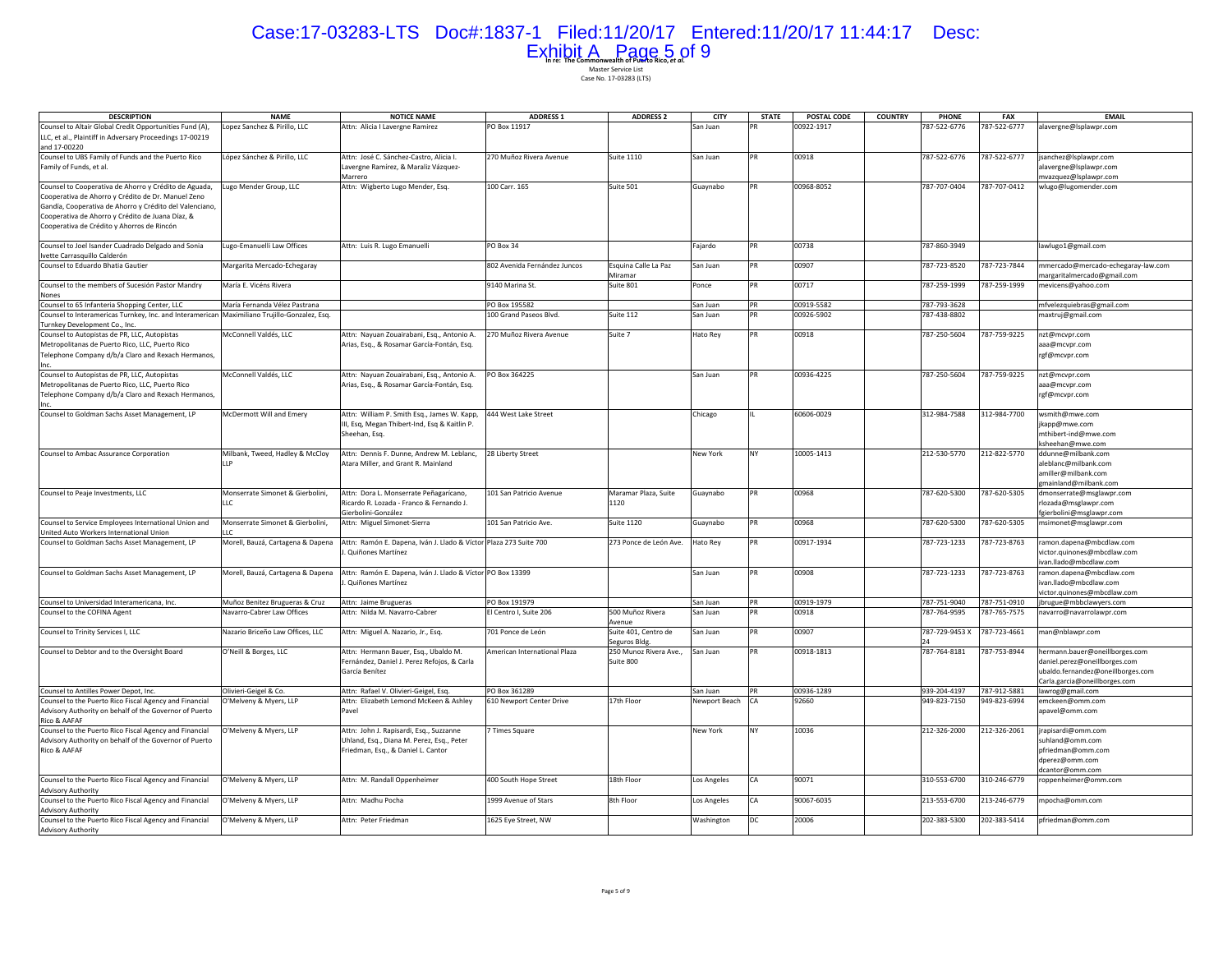# Case:17-03283-LTS Doc#:1837-1 Filed:11/20/17 Entered:11/20/17 11:44:17 Desc: Exhibit A Page 6 of 9

| <b>DESCRIPTION</b>                                                                                                                     | <b>NAME</b>                                                  | <b>NOTICE NAME</b>                                                                                                                                                                                                                                                     | <b>ADDRESS 1</b>                                        | <b>ADDRESS 2</b>                | <b>CITY</b> | <b>STATE</b> | POSTAL CODE | <b>COUNTRY</b> | <b>PHONE</b>             | <b>FAX</b>   | <b>EMAIL</b>                                                                                                                                                                                                                                                                                                                                     |
|----------------------------------------------------------------------------------------------------------------------------------------|--------------------------------------------------------------|------------------------------------------------------------------------------------------------------------------------------------------------------------------------------------------------------------------------------------------------------------------------|---------------------------------------------------------|---------------------------------|-------------|--------------|-------------|----------------|--------------------------|--------------|--------------------------------------------------------------------------------------------------------------------------------------------------------------------------------------------------------------------------------------------------------------------------------------------------------------------------------------------------|
| Counsel to Liberty Cablevision of Puerto Rico, LLC                                                                                     | Orlando Fernández Law Offices                                | Attn: Orlando Fernández                                                                                                                                                                                                                                                | #27 Calle González Giusti                               | Ste. 300                        | Guaynabo    | PR           | 00968-3076  |                | 787-294-5698             | 787-759-6768 | ofernandez@oflawoffice.com                                                                                                                                                                                                                                                                                                                       |
| Counsel to Julio E Leandry-Hernández and Ileana Ortiz-<br>Santiago                                                                     | Orlando Ortiz-Cintron, Esq.                                  |                                                                                                                                                                                                                                                                        | Urb. Jardines Fagot                                     | C-19 Calle Almendra             | once        | PR           | 00716-4018  |                | 787-638-4697             |              | orlando1701@gmail.com                                                                                                                                                                                                                                                                                                                            |
| Counsel to the Official Committee of Unsecured<br>Creditors                                                                            | Paul Hastings, LLP                                           | Attn: Luc A. Despins, Esq., Andrew V. Tenzer, 200 Park Avenue<br>Esq., Leslie A. Plaskon, Esq., James R. Bliss,<br>Esq., James B. Worthington, Esq., Anthony F.<br>Buscarino, Esq., Michael E. Comerford, Esq.,<br>and G. Alexander Bongartz, Esq.                     |                                                         |                                 | New York    | <b>NY</b>    | 10166       |                | 212-318-6000             | 212-319-4090 | lucdespins@paulhastings.com<br>andrewtenzer@paulhastings.com<br>leslieplaskon@paulhastings.com<br>jamesbliss@paulhastings.com<br>jamesworthington@paulhastings.com<br>anthonybuscarino@paulhastings.com<br>michaelcomerford@paulhastings.com<br>alexbongartz@paulhastings.com                                                                    |
| Counsel to the Ad Hoc Group of General Obligation                                                                                      | Paul, Weiss, Rifkind, Wharton &                              | Attn: Andrew N. Rosenberg, Richard A.                                                                                                                                                                                                                                  | 1285 Avenue of the Americas                             |                                 | New York    | NY           | 10019-6064  |                | 212-373-3000             | 212-757-3990 | arosenberg@paulweiss.com                                                                                                                                                                                                                                                                                                                         |
| Bondholders & Aurelius Capital Master, Ltd., Plaintiff in<br>Adversary Proceeding 17-00189                                             | Garrison, LLP                                                | Rosen, Walter Rieman, Kyle J. Kimpler, Karen<br>2. Zeituni                                                                                                                                                                                                             |                                                         |                                 |             |              |             |                |                          |              |                                                                                                                                                                                                                                                                                                                                                  |
| Counsel to Super Asphalt Pavement Corporation                                                                                          | Pavia & Lazaro, PSC                                          | Attn: Gerardo Pavía Cabanillas                                                                                                                                                                                                                                         | PO Box 9746                                             |                                 | San Juan    | PR           | 00908       |                | 787-954-9058             | 787-721-4192 | gpavia@pavialazaro.com<br>gerardopavialaw@msn.com                                                                                                                                                                                                                                                                                                |
| Plaintiff in Adv. Proc. No. 17-00151 & 17-00152                                                                                        | Peaje Investments, LLC                                       | c/o National Corporate Research, Ltd.                                                                                                                                                                                                                                  | 850 New Burton Road                                     | Suite 201                       | Dover       | DE           | 19904       |                | 800-483-1140             | 800-253-5711 | peajeinfo@dechert.com                                                                                                                                                                                                                                                                                                                            |
| Peerless Oil & Chemicals, Inc.                                                                                                         | Peerless Oil & Chemicals, Inc.                               | Attn: Eng., Luis R. Vazquez                                                                                                                                                                                                                                            | 671 Road 337                                            |                                 | Peñuelas    | PR           | 00624-7513  |                | 787-836-1280             |              | luis.vazquez@peerlessoil.com                                                                                                                                                                                                                                                                                                                     |
| Counsel to Backyard Bondholders                                                                                                        | Picó & Blanco, LLC                                           | Attn: Ana M. del Toro Sabater, Esq.                                                                                                                                                                                                                                    | District View Plaza, Penthouse                          | 644 Fernandez Juncos<br>Avenue  | San Juan    | <b>PR</b>    | 00907       |                | 787-999-9001,<br>ext-203 |              | adtoro@pico-blanco.com                                                                                                                                                                                                                                                                                                                           |
| <b>Claims Agent</b>                                                                                                                    | Prime Clerk, LLC                                             | Attn: Christopher Schepper                                                                                                                                                                                                                                             | 830 3rd Ave FL 9                                        |                                 | New York    | NY           | 10022       |                |                          |              | puertoricoteam@primeclerk.com<br>servicega@primeclerk.com                                                                                                                                                                                                                                                                                        |
| Counsel to Debtor (Financial Oversight and Management   Proskauer Rose, LLP<br>Board as Representative for the Debtors)                |                                                              | Attn: Martin J. Bienenstock, Paul V.<br>Possinger, Ehud Barak, Maja Zerjal, Lary Alan<br>Rappaport, Michael A. Firestein, Stephen L.<br>Ratner, Timothy W. Mungovan, Bradley R.<br>Bobroff, Chantel L. Febus, Kevin J. Perra, Julia<br>D. Alonzo & Jonathan E. Richman | <b>Ieven Times Square</b>                               |                                 | New York    | NY           | 10036       |                | 212-969-3000             | 212-969-2900 | mbienenstock@proskauer.com<br>ppossinger@proskauer.com<br>ebarak@proskauer.com<br>mzerjal@proskauer.com<br>sratner@proskauer.com<br>tmungovan@proskauer.com<br>bbobroff@proskauer.com<br>mfirestein@proskauer.com<br>Irappaport@proskauer.com<br>cfebus@proskauer.com<br>kperra@proskauer.com<br>jerichman@proskauer.com<br>alonzo@proskauer.com |
| Puerto Rico Fiscal Agency and Financial Advisory<br>Authority                                                                          | Puerto Rico Fiscal Agency and<br>inancial Advisory Authority | Attn: Gerardo J. Portela & Franco<br>Mohammad Yassin, Esq.                                                                                                                                                                                                             | Roberto Sánchez Vilella (Minillas)<br>Government Center | De Diego Ave. Stop 22           | San Juan    | <b>PR</b>    | 00907       |                | 787-722-2525             | 787-721-1443 | Gerardo.Portela@aafaf.pr.gov<br>Mohammad. Yassin@aafaf.pr.gov                                                                                                                                                                                                                                                                                    |
| Puerto Rico Telephone Company d/b/a Claro                                                                                              | Puerto Rico Telephone Company<br>d/b/a Claro                 | Attn: Francisco J. Silva                                                                                                                                                                                                                                               | PO Box 360998                                           |                                 | San Juan    | <b>PR</b>    | 00936-0998  |                | 787-793-8441             | 787-783-1060 | fsilva@claropr.com                                                                                                                                                                                                                                                                                                                               |
| Counsel to the COFINA Senior Bondholders                                                                                               | Quinn Emanuel Urquhart & Sullivan,<br>IIP                    | Attn: Susheel Kirpalani, Esq., Eric Winston,<br>Daniel Salinas, Eric Kay, Kate Scherling, and<br>Brant Duncan Kuehn                                                                                                                                                    | 51 Madison Avenue                                       | 22nd Floor                      | New York    | NY           | 10010       |                | 212-849-7000             | 212-849-7100 | susheelkirpalani@quinnemanuel.com<br>ericwinston@quinnemanuel.com<br>danielsalinas@quinnemanuel.com<br>erickay@quinnemanuel.com<br>katescherling@quinnemanuel.com<br>brantkuehn@quinnemanuel.com                                                                                                                                                 |
| Counsel to Carmen Rodriguez Colon                                                                                                      | <b>RB Law Offices</b>                                        | Attn: Enid S. Rodriguez-Binet                                                                                                                                                                                                                                          | 1645 Adams St.                                          |                                 | San Juan    | <b>PR</b>    | 00920       |                | 787-793-4745             |              | erb@rodriguezbinetlaw.com                                                                                                                                                                                                                                                                                                                        |
| Counsel to the Bank of New York Mellon, as Indenture<br>Trustee for Senior and Subordinated COFINA<br><b>Bondholders</b>               | Reed Smith, LLP                                              | Attn: C. Neil Gray, David M. Schlecker                                                                                                                                                                                                                                 | 599 Lexington Avenue                                    |                                 | New York    | NY           | 10022       |                | 212-521-5400             | 212-521-5450 | cgray@reedsmith.com<br>dschlecker@reedsmith.com                                                                                                                                                                                                                                                                                                  |
| Counsel to the Bank of New York Mellon, as Indenture<br>Trustee for Senior and Subordinated COFINA<br><b>Bondholders</b>               | Reed Smith, LLP                                              | Attn: Eric A. Schaffer & Luke A. Sizemore                                                                                                                                                                                                                              | <b>Reed Smith Centre</b>                                | 225 Fifth Avenue, Suite<br>1200 | ittsburgh   | PΔ           | 15222       |                | 412-288-4202             | 412-288-3063 | eschaffer@reedsmith.com<br>sizemore@reedsmith.com                                                                                                                                                                                                                                                                                                |
| Counsel to the Bank of New York Mellon, as Indenture<br>Trustee for Senior and Subordinated COFINA<br>Bondholders                      | Reed Smith, LLP                                              | Attn: Kurt F. Gwynne, Esg.                                                                                                                                                                                                                                             | 1201 Market Street                                      | <b>Suite 1500</b>               | Wilmington  | DE           | 19801       |                | 302-778-7550             | 302-778-7575 | kgwynne@reedsmith.com                                                                                                                                                                                                                                                                                                                            |
| Counsel to the COFINA Senior Bondholders                                                                                               | Reichard & Escalera                                          | Attn: Rafael Escalera, Sylvia M. Arizmendi,<br>ernando Van Derdys, Carlos R. Rivera-Ortiz,<br>Zarel J. Soto Acaba, and Gustavo A. Pabón<br>Rico                                                                                                                        | 255 Ponce de León Avenue                                | MCS Plaza, 10th Floor           | San Juan    | PR           | 00917-1913  |                | 787-777-8888             | 787-765-4225 | escalera@reichardescalera.com<br>arizmendis@reichardescalera.com<br>riverac@reichardescalera.com<br>pabong@reichardescalera.com<br>zsoto@reichardescalera.com                                                                                                                                                                                    |
| Counsel to Financial Guaranty Insurance Company                                                                                        | Rexach & Picó, CSP                                           | Attn: Maria E. Picó                                                                                                                                                                                                                                                    | Ave. Fernández Juncos 802                               |                                 | San Juan    | PR           | 00907       |                | 787-723-8520             | 787-724-7844 | mpico@rexachpico.com                                                                                                                                                                                                                                                                                                                             |
| Rexach Hermanos, Inc.                                                                                                                  | Rexach Hermanos, Inc.                                        | Attn: Paul R. Cortes-Rexach                                                                                                                                                                                                                                            | 1719 San Etanislao                                      | Urb. San Ignacio                | San Juan    | PR           | 00927       |                | 787-758-1754             |              | prcr@mcvpr.com                                                                                                                                                                                                                                                                                                                                   |
| Counsel to Management Consultants & Computer<br>Services, Inc.                                                                         | Ricardo L. Ortiz-Colón, Esq.                                 |                                                                                                                                                                                                                                                                        | PO Box 195236                                           |                                 | San Juan    | <b>DR</b>    | 00919-5236  |                | 787-379-8900             |              | ortizcolonricardo@gmail.com<br>rortiz@rloclaw.onmicrosoft.com                                                                                                                                                                                                                                                                                    |
| Counsel to South Parcel of Puerto Rico, SE and Caribbean<br>Airport Facilities, Inc.                                                   | Rivera Colón, Rivera Torres & Rios<br>Berly, PSC             | Attn: Victor M. Rivera-Rios                                                                                                                                                                                                                                            | 1502 Fernandez Juncos Ave.                              |                                 | San Juan    | <b>PR</b>    | 00909       |                | 787-727-5710             | 787-268-1835 | victorriverarios@rcrtrblaw.com                                                                                                                                                                                                                                                                                                                   |
| Counsel to US Bank, National Association and US Bank<br>Trust, National Association, each as Trustee for Various<br><b>Bond Issues</b> | Rivera Tulla & Ferrer, LLC                                   | Attn: Eric A. Tulla & Iris J. Cabrera-Gómez                                                                                                                                                                                                                            | Rivera Tulla & Ferrer Building                          | 50 Quisqueya Street             | San Juan    | PR           | 00917-1212  |                |                          |              | etulla@riveratulla.com<br>icabrera@riveratulla.com                                                                                                                                                                                                                                                                                               |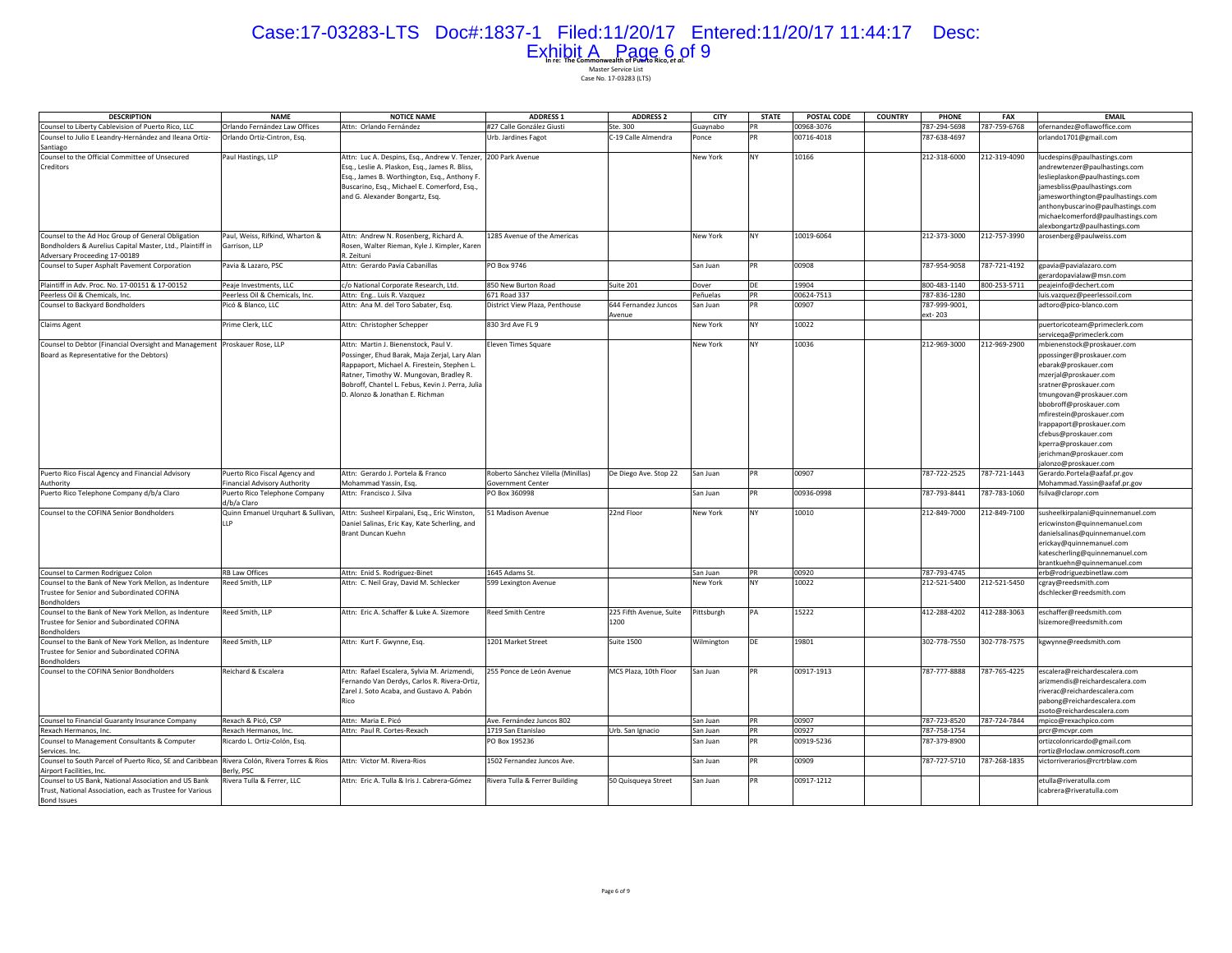# Case:17-03283-LTS Doc#:1837-1 Filed:11/20/17 Entered:11/20/17 11:44:17 Desc: Exhibit A Page 7 of 9

| <b>DESCRIPTION</b>                                                                                            | <b>NAME</b>                                                            | <b>NOTICE NAME</b>                                                       | <b>ADDRESS 1</b>                         | <b>ADDRESS 2</b>                          | <b>CITY</b>  | <b>STATE</b> | POSTAL CODE | <b>COUNTRY</b><br>PHONE       | FAX          | <b>EMAIL</b>                                            |
|---------------------------------------------------------------------------------------------------------------|------------------------------------------------------------------------|--------------------------------------------------------------------------|------------------------------------------|-------------------------------------------|--------------|--------------|-------------|-------------------------------|--------------|---------------------------------------------------------|
| Counsel to the Ad Hoc Group of General Obligation                                                             | Robbins, Russell, Englert, Orseck,                                     | Attn: Lawrence S. Robbins, Mark T. Stancil,                              | 1801 K Street, NW                        |                                           | Washington   | D.C.         | 20006       | 202-775-4500                  | 202-775-4510 | robbins@robbinsrussell.com                              |
| Bondholders & Aurelius Capital Master, Ltd., Plaintiff in                                                     | Untereiner & Sauber, LLP                                               | Gary A. Orseck, Kathryn S. Zecca, Ariel N.                               |                                          |                                           |              |              |             |                               |              | nstancil@robbinsrussell.com                             |
| Adversary Proceeding 17-00189                                                                                 |                                                                        | avinbuk, Donald Burke, Lanora C. Pettit &                                |                                          |                                           |              |              |             |                               |              | gorseck@robbinsrussell.com                              |
|                                                                                                               |                                                                        | Joshua S. Bolian                                                         |                                          |                                           |              |              |             |                               |              | kzecca@robbinsrussell.com                               |
|                                                                                                               |                                                                        |                                                                          |                                          |                                           |              |              |             |                               |              | alavinbuk@robbinsrussell.com                            |
|                                                                                                               |                                                                        |                                                                          |                                          |                                           |              |              |             |                               |              | dburke@robbinsrussell.com                               |
|                                                                                                               |                                                                        |                                                                          |                                          |                                           |              |              |             |                               |              |                                                         |
|                                                                                                               |                                                                        |                                                                          |                                          |                                           |              |              |             |                               |              | lpettit@robbinsrussell.com<br>bolian@robbinsrussell.com |
|                                                                                                               |                                                                        | Attn: Michael R. Rochelle, Esq. & Kevin D.                               | 325 N. St. Paul, Suite 4500              |                                           | Dallas       | TX           | 75201       | 214-953-0182                  | 214-953-0185 | buzz.rochelle@romclaw.com                               |
| Counsel to the Ad Hoc Puerto Rico Municipalities<br>Committee                                                 | Rochelle McCullough, LLP                                               |                                                                          |                                          |                                           |              |              |             |                               |              |                                                         |
|                                                                                                               |                                                                        | McCullough, Esq.                                                         |                                          |                                           |              |              |             |                               |              | dm@romclaw.com                                          |
| Counsel to American Federation of State, County and                                                           | Rodriguez Banchs, CSP                                                  | Attn: Manuel A. Rodríguez Banchs                                         | PO Box 368006                            |                                           | San Juan     |              | 00936-8006  | 787-764-8896                  | 787-721-0975 | manuel@rodriguezbanchs.com                              |
| <b>Municipal Employees</b>                                                                                    |                                                                        |                                                                          | PO Box 16636                             |                                           | San Juan     |              | 00908-6636  | 787-754-9898                  |              |                                                         |
| Counsel to Asociacion de Salud Primaria de Puerto Rico,<br>et al., Plaintiff in Adversary Proceeding 17-00227 | Rodriguez Marxuach Law Offices, PSC Attn: Miguel J. Rodriguez-Marxuach |                                                                          |                                          |                                           |              |              |             |                               |              | nrm@rmlawpr.com                                         |
| Counsel to Gila, LLC                                                                                          | RPP Law, PSC                                                           | Attn: Roberto L. Prats, Esq.                                             | <b>American Airlines Building</b>        | 1509 López Landrón, Piso San Juan         |              |              | 00911       | 787-721-6010                  | 787-721-3972 | rprats@rpplaw.com                                       |
|                                                                                                               |                                                                        |                                                                          |                                          | 10                                        |              |              |             |                               |              |                                                         |
| Counsel to Doral Financial Corporation                                                                        | Salichs Pou & Associates, PSC                                          | Attn: Juan C. Salichs and Edna M. Tejeda-                                | PO Box 195553                            |                                           | San Juan     | PR           | 00919-5533  | 787-449-6000                  |              | salichs@splawpr.com                                     |
|                                                                                                               |                                                                        | Oyola                                                                    |                                          |                                           |              |              |             |                               |              | tejeda@splawpr.com                                      |
| Santander Securities, LLC, Santander Asset Management, Santander Asset Management, LLC                        |                                                                        | Attn: Frank Serra                                                        | Santander Tower                          | B-7 Tabonuco Street,                      | Guaynabo     | PR           | 00969       | 787-777-4534                  | 787-751-6155 | fserra@sampr.com                                        |
| LLC and Banco Santander Puerto Rico                                                                           |                                                                        |                                                                          |                                          | Suite 1800                                |              |              |             |                               |              |                                                         |
| Santander Securities, LLC, Santander Asset Management, Santander Securities, LLC                              |                                                                        | Attn: James Vannah                                                       | 207 Ponce de León Ave.                   | 4th Floor                                 | San Juan     | <b>PR</b>    | 00917-1818  | 787-777-4534                  | 787-751-6155 | vannah@santandersecurities.com                          |
| LLC and Banco Santander Puerto Rico                                                                           |                                                                        |                                                                          |                                          |                                           |              |              |             |                               |              |                                                         |
| Counsel to American Federation of State, County and                                                           | Saul Ewing, LLP                                                        | Attn: Sharon L. Levine & Dipesh Patel                                    | 1037 Raymond Blvd.                       | <b>Suite 1520</b>                         | Newark       | NJ.          | 07102       | 973-286-6713                  | 973-286-6821 | slevine@saul.com                                        |
| Municipal Employees, Plaintiff in Adversary Proceedings                                                       |                                                                        |                                                                          |                                          |                                           |              |              |             |                               |              | dpatel@saul.com                                         |
| 17-00242 & 17-00243                                                                                           |                                                                        |                                                                          |                                          |                                           |              |              |             |                               |              |                                                         |
| Counsel to Doral Financial Corporation                                                                        | Schulte Roth And Zabel, LLP                                            | Attn: Taejin Kim, & Parker J. Milender                                   | 919 Third Avenue                         |                                           | New York     | NY.          | 10022       | 212-756-2000                  |              | tae.kim@srz.com                                         |
|                                                                                                               |                                                                        |                                                                          |                                          |                                           |              |              |             | 202-942-8088                  |              | parker.milender@srz.com                                 |
| Securities and Exchange Commission - Headquarters                                                             | Securities & Exchange Commission                                       | Attn: Secretary of the Treasury                                          | 100 F Street, NE                         |                                           | Washington   | DC           | 20549       |                               |              | secbankruptcy@sec.gov                                   |
|                                                                                                               |                                                                        |                                                                          | <b>Brookfield Place</b>                  |                                           |              |              | 10281-1022  | 212-336-1100                  |              | NYROBankruptcy@sec.gov                                  |
| Securities and Exchange Commission - Regional Office                                                          | Securities & Exchange Commission -<br>NY Office                        | Attn: Bankruptcy Department                                              |                                          | 200 Vesey Street, Suite<br>400            | New York     | NY           |             |                               |              | bankruptcynoticeschr@sec.gov                            |
| Counsel to National Public Finance Guarantee                                                                  | Seda & Perez Ochoa, PSC                                                | Attn: Eric Perez Ochoa                                                   | PO Box 70294                             |                                           | San Juan     | PR           | 00936-8294  | 787-756-9000                  | 787-756-9010 | po@amgprlaw.com                                         |
| Corporation<br>Counsel to The Bank of New York Mellon, as trustee and Sepulvado & Maldonado, PSC              |                                                                        | Attn: José Javier Santos Mimoso, Elaine                                  | 252 Ponce de León Avenue                 | Citibank Tower, Suite                     | San Juan     |              | 00918       | 787-765-5656                  | 787-294-0073 | santos@smlawpr.com                                      |
| Total Petroleum Puerto Rico Corp.                                                                             |                                                                        | Maldonado Matias & Aníbal J. Núñez                                       |                                          | 1900                                      |              |              |             |                               |              | anunez@smlawpr.com                                      |
|                                                                                                               |                                                                        | González                                                                 |                                          |                                           |              |              |             |                               |              | maldonado@smlawpr.com                                   |
| Counsel to Autonomous                                                                                         | Stradling Yocca Carlson & Rauth, PC                                    | Attn: Paul R. Glassman                                                   | 100 Wilshire Boulevard                   |                                           | Santa Monica | CA           | 90401       | 424-214-7000                  | 424-288-5537 |                                                         |
| Municipality of Ponce                                                                                         |                                                                        |                                                                          |                                          |                                           |              |              |             |                               |              | pglassman@sycr.com                                      |
| Counsel to the American Federation of Teachers, AFL-CIO Stroock & Stroock & Lavan, LLP                        |                                                                        | Attn: Curtis C. Mechling & Sherry Millman                                | 180 Maiden Lane                          |                                           | New York     | NY           | 10038-4982  | 212-806-5400                  | 212-806-6006 | mechling@stroock.com                                    |
|                                                                                                               |                                                                        |                                                                          |                                          |                                           |              |              |             |                               |              | millman@stroock.com                                     |
| Counsel to Tamrio, Inc.                                                                                       | Tamrio, Inc.                                                           | Attn: Eng Claudio Torres Serrano                                         | PO Box 455                               |                                           | Mayaguez     | PR           | 00681       | 787-805-4120                  |              | lopez@constructorasantiago.com                          |
| Counsel to Mutual Fund Group and Oppenheimer Funds                                                            | Toro, Colon, Mullet, Rivera & Sifre,                                   | Attn: Manuel Fernandez-Bared, Linette                                    | PO Box 195383                            |                                           | San Juan     | PR           | 00919-5383  | 787-751-8999                  | 787-763-7760 | nfb@tcmrslaw.com                                        |
|                                                                                                               | <b>PSC</b>                                                             | igueroa-Torres & Jane Patricia Van Kirk                                  |                                          |                                           |              |              |             |                               |              | ft@tcmrslaw.com                                         |
|                                                                                                               |                                                                        |                                                                          |                                          |                                           |              |              |             |                               |              | vankirk@tcmrslaw.com                                    |
| Counsel to Roche Diagnostics Corporation                                                                      | Totti & Rodríguez Díaz, PSC                                            | Attn: Daniel Molina-Lopez                                                | PO Box 191732                            |                                           | San Juan     | PR           | 00919-1732  | 787-753-7910                  | 787-764-9480 | ml@trdlaw.com                                           |
| Counsel to Cesar Castillo, Inc.                                                                               | otti & Rodríguez Díaz, PSC,                                            | Attn: Daniel Molina López, Esg. & Hernando                               | PO Box 191732                            |                                           | San Juan     |              | 00919-1732  |                               | 787-764-9480 | ml@trdlaw.com                                           |
|                                                                                                               |                                                                        | Rivera, esg.                                                             |                                          |                                           |              |              |             |                               |              | ar@trdlaw.com                                           |
| Counsel to the Environmental Protection Agency                                                                | United States Department of Justice                                    | Attn: Héctor Vélez Cruz, Associate Regional                              | Office of Regional Counsel, U.S. EPA     | City View Plaza II, Suite                 | Guaynabo     |              | 00968-8069  | 787-977-5850                  |              | velez.hector@epa.gov                                    |
|                                                                                                               |                                                                        | Counsel                                                                  | Region 2                                 | 7000, #48 RD. 165 km 1.2                  |              |              |             |                               |              |                                                         |
|                                                                                                               |                                                                        |                                                                          |                                          |                                           |              |              |             |                               |              |                                                         |
| Counsel to the Environmental Protection Agency                                                                | United States Department of Justice Attn: Mark A. Gallagher            |                                                                          | <b>Environment and Natural Resources</b> | PO Box 7611                               | Washington   | DC.          | 20044-7611  | 202-514-5405                  | 202-616-2427 | mark.gallagher@usdoj.gov                                |
|                                                                                                               |                                                                        |                                                                          | Division, Environmental Enforcement      |                                           |              |              |             |                               |              |                                                         |
|                                                                                                               |                                                                        |                                                                          | Section                                  |                                           |              |              |             |                               |              |                                                         |
| Counsel to the United States of America on behalf of its                                                      | US Department of Justice                                               | Attn: Ward W. Benson, Trial Attorney, Tax                                | Post Office Box 227                      | Ben Franklin Station                      | Washington   | D.C.         | 20044       | 202-514-9642                  |              | wardlow.w.benson@usdoj.gov                              |
| agencies the Internal Revenue Service and the Alcohol                                                         |                                                                        | Division                                                                 |                                          |                                           |              |              |             |                               |              |                                                         |
| and Tobacco Tax and Trade Bureau                                                                              |                                                                        |                                                                          |                                          |                                           |              |              |             |                               |              |                                                         |
| Office of the United States Trustee for the District of                                                       | US Trustee for the District of Puerto                                  | Attn: Monsita Lecaroz Arribas, Guy G.                                    | <b>Edificio Ochoa</b>                    | 500 Tanca Street Suite                    | San Juan     |              | 00901-1922  | 787-729-7444                  | 787-729-7449 | USTP.Region21@usdoj.gov                                 |
| Puerto Rico                                                                                                   | Rico                                                                   | Gebhardt, & Maria D. Giannirakis                                         |                                          | 301                                       |              |              |             |                               |              |                                                         |
| Counsel to Medical Card System, Inc., MCS Health                                                              | Viñas Law Office, LLC                                                  | Attn: Ramón L. Viñas Bueso                                               | 1225 Ave. Ponce de León                  | <b>Suite 1503</b>                         | San Juan     |              | 00907-3984  | 787-724-4363                  | 787-724-4316 | ramonvinas@vinasllc.com                                 |
| Management Options, Inc., and MCS Advantage, Inc.                                                             |                                                                        |                                                                          |                                          |                                           |              |              |             |                               |              |                                                         |
| Counsel to National Public Finance Guarantee                                                                  | Weil, Gotshal & Manges, LLP                                            | Attn: Marcia L. Goldstein, Esg., Kelly Diblasi,                          | 767 Fifth Avenue                         |                                           | New York     | NV           | 10153-0119  | 212-310-8214                  | 212-735-4919 | marcia.goldstein@weil.com                               |
| Corporation                                                                                                   |                                                                        | Gabriel Morgan, Jonathan D. Polkes,                                      |                                          |                                           |              |              |             | 212-310-8000                  | 212-310-8007 | kelly.diblasi@weil.com                                  |
|                                                                                                               |                                                                        | Salavtore A. Romanello, & Gregory Silbert                                |                                          |                                           |              |              |             |                               |              | gabriel.morgan@weil.com                                 |
|                                                                                                               |                                                                        |                                                                          |                                          |                                           |              |              |             |                               |              | jonathan.polkes@weil.com                                |
|                                                                                                               |                                                                        |                                                                          |                                          |                                           |              |              |             |                               |              |                                                         |
|                                                                                                               |                                                                        |                                                                          |                                          |                                           |              |              |             |                               |              | salvatore.romanello@weil.com                            |
|                                                                                                               |                                                                        |                                                                          |                                          |                                           |              | NY           |             |                               |              | gregory.silbert@weil.com                                |
| Counsel to UBS Family of Funds and the Puerto Rico                                                            | White & Case, LLP                                                      | Attn: Glenn M. Kurtz & John K. Cunningham                                | 1221 Avenue of the Americas              |                                           | New York     |              | 10020-1095  | 212-819-8200                  |              | gkurtz@whitecase.com                                    |
| Family of Funds, et al.                                                                                       |                                                                        |                                                                          |                                          |                                           |              |              |             |                               |              |                                                         |
|                                                                                                               |                                                                        |                                                                          |                                          |                                           |              |              |             |                               |              | cunningham@whitecase.com                                |
| Counsel to UBS Family of Funds and the Puerto Rico<br>Family of Funds, et al.                                 | White & Case, LLP                                                      | Attn: Jason N. Zakia & Cheryl Tedeschi Sloane Southeast Financial Center |                                          | 200 South Biscayne Blvd Miami<br>Ste 4900 |              |              | 33131-2352  | 305-995-5252;<br>305-371-2700 | 305-358-5744 | zakia@whitecase.com<br>csloane@whitecase.com            |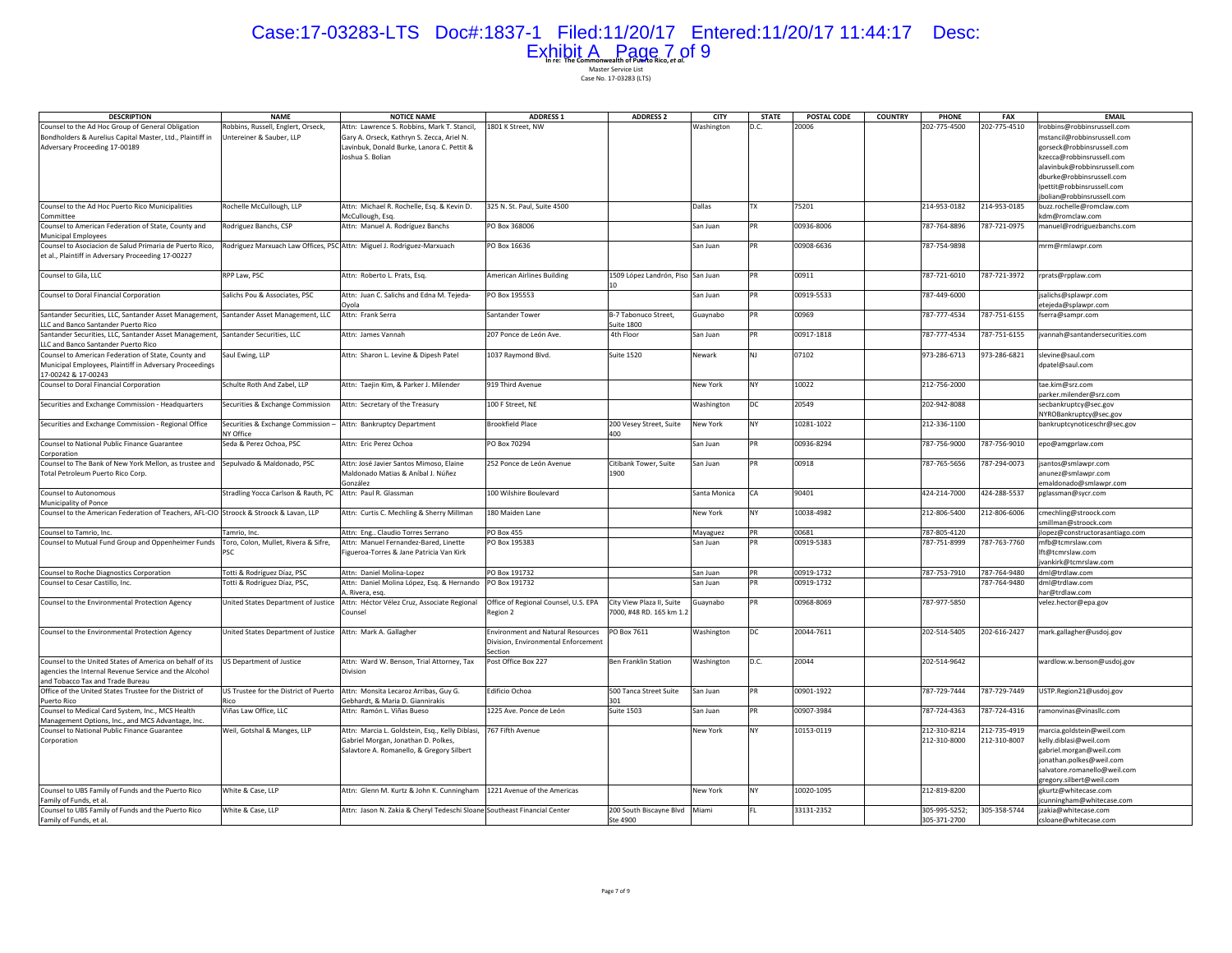# Case:17-03283-LTS Doc#:1837-1 Filed:11/20/17 Entered:11/20/17 11:44:17 Desc: Exhibit A Page 8 of 9

| <b>DESCRIPTION</b>                                                               | <b>NAME</b>                                                                 | <b>NOTICE NAME</b>                                             | <b>ADDRESS 1</b>     | <b>ADDRESS 2</b>       | <b>CITY</b> | <b>STATE</b> | POSTAL CODE | <b>COUNTRY</b> | PHONE        | FAX          | <b>EMAIL</b>                                                               |
|----------------------------------------------------------------------------------|-----------------------------------------------------------------------------|----------------------------------------------------------------|----------------------|------------------------|-------------|--------------|-------------|----------------|--------------|--------------|----------------------------------------------------------------------------|
| Counsel to Cardinal Health PR 120, Inc.                                          | William M. Vidal-Carvajal Law Office, Attn: William M. Vidal-Carvajal, Esg. |                                                                | MCS Plaza            | Ponce de León Avenue,  | San Juan    |              | 00917       |                | 787-764-6867 | 787-399-6415 | william.m.vidal@gmail.com                                                  |
|                                                                                  | PSC                                                                         |                                                                |                      | Suite 801              |             |              |             |                |              |              |                                                                            |
| <b>Interested Party</b>                                                          | William Santiago-Sastre, Esq.                                               | William Santiago-Sastre, Esq.                                  | <b>USDCPR 201106</b> | PO Box 1801            | Sabana Seca | <b>PR</b>    | 00952-1801  |                | 787-448-7032 | 787-622-3941 | wssbankruptcy@gmail.com                                                    |
| Counsel to the COFINA Agent                                                      | Willkie Farr & Gallagher, LLP                                               | Attn: Matthew A. Feldman, Joseph G. Minias, 787 Seventh Avenue |                      |                        | New York    |              | 10019       |                | 212-728-8000 | 212-728-8111 | mfeldman@willkie.com                                                       |
|                                                                                  |                                                                             | Martin L. Seidel, James C. Dugan, Jeffrey B.                   |                      |                        |             |              |             |                |              |              | ninias@willkie.com                                                         |
|                                                                                  |                                                                             | Korn, Tariq Mundiya, Paul V. Shalhoub, &                       |                      |                        |             |              |             |                |              |              | mseidel@willkie.com                                                        |
|                                                                                  |                                                                             | Antonio Yanez, Jr.                                             |                      |                        |             |              |             |                |              |              | jdugan@willkie.com                                                         |
|                                                                                  |                                                                             |                                                                |                      |                        |             |              |             |                |              |              | jkorn@willkie.com                                                          |
|                                                                                  |                                                                             |                                                                |                      |                        |             |              |             |                |              |              | tmundiya@willkie.com                                                       |
|                                                                                  |                                                                             |                                                                |                      |                        |             |              |             |                |              |              | pshalhoub@willkie.com                                                      |
|                                                                                  |                                                                             |                                                                |                      |                        |             |              |             |                |              |              | ayanez@willkie.com                                                         |
| Counsel to Popular, Inc., Popular Securities, LLC and                            | Young Conaway Stargatt & Taylor,                                            | Attn: James L. Patton, Robert S. Brady, &                      | Rodney Square        | 1000 North King Street | Wilmington  | DE           | 19801       |                | 302-571-6600 | 302-571-1253 | jpatton@ycst.com                                                           |
| Banco Popular de Puerto Rico                                                     | <b>LLP</b>                                                                  | John T. Dorsey                                                 |                      |                        |             |              |             |                |              |              | rbrady@ycst.com                                                            |
|                                                                                  |                                                                             |                                                                |                      |                        |             |              |             |                |              |              | jdorsey@ycst.com<br>filippetti_r@hotmail.com; castilloricardo977@gmail.com |
| Mrs. Milagros Méndez Arvelo and Mrs. Maritza Nieves<br>Torres                    | Ricardo L. Castillo Filippetti, Esq.<br>USDC No: 304211                     |                                                                |                      |                        |             |              |             |                |              |              |                                                                            |
|                                                                                  | Paseo Las Colonias #1705                                                    |                                                                |                      |                        |             |              |             |                |              |              |                                                                            |
|                                                                                  | Ponce, Puerto Rico 00717                                                    |                                                                |                      |                        |             |              |             |                |              |              |                                                                            |
|                                                                                  |                                                                             |                                                                |                      |                        |             |              |             |                |              |              |                                                                            |
| Cooperativa de Seguros Múltiples de Puerto Rico                                  | VALDES ORTIZ LAW OFFICES, PA                                                | HECTOR E. VALDES ORTIZ                                         |                      |                        |             |              |             |                |              |              | hvaldes@v-olaw.com                                                         |
|                                                                                  | 8461 Lake Worth Rd.                                                         |                                                                |                      |                        |             |              |             |                |              |              |                                                                            |
|                                                                                  | Suite 420                                                                   |                                                                |                      |                        |             |              |             |                |              |              |                                                                            |
|                                                                                  | Lake Worth, FL 33467                                                        |                                                                |                      |                        |             |              |             |                |              |              |                                                                            |
| Federacion Central de Trabajadores U.F.C.W. Local                                | Rodriguez Banchs, CSP                                                       | Rodriguez Banchs, CSP                                          | P.O. Box 368006      |                        | San Juan    | PR           | 00936-8006  |                | 787-764-8996 | 787-721-0975 | rosasegui@yahoo.com                                                        |
| 481(FCT)                                                                         |                                                                             |                                                                |                      |                        |             |              |             |                |              |              |                                                                            |
| Juan Alberto Santiago                                                            | Miguel Angel Serrano-Urdaz                                                  | Miguel Angel Serrano-Urdaz                                     | P.O. Box 1915        |                        | Guayama     |              | 00785       |                | 787-864-544  |              | serrano.urdaz.law@hotmail.com                                              |
| Morrison & Foerster LLP                                                          | MORRISON & FOERSTER LLP                                                     |                                                                |                      |                        |             |              |             |                |              |              | <b>JPeck@mofo.com</b>                                                      |
| Counsel - PBA Funds                                                              | 250 West 55th Street                                                        |                                                                |                      |                        |             |              |             |                |              |              |                                                                            |
|                                                                                  | New York, New York 10019                                                    |                                                                |                      |                        |             |              |             |                |              |              |                                                                            |
|                                                                                  | Attn: James M. PeckTelephone: (212)                                         |                                                                |                      |                        |             |              |             |                |              |              |                                                                            |
|                                                                                  | 468-8000                                                                    |                                                                |                      |                        |             |              |             |                |              |              |                                                                            |
|                                                                                  | Facsimile: (212) 468-7900                                                   |                                                                |                      |                        |             |              |             |                |              |              |                                                                            |
| Morrison & Foerster LLP                                                          | MORRISON & FOERSTER LLP                                                     |                                                                |                      |                        |             |              |             |                |              |              | GLee@mofo.com                                                              |
| Counsel - PBA Funds                                                              | 250 West 55th Street                                                        |                                                                |                      |                        |             |              |             |                |              |              |                                                                            |
|                                                                                  | New York, New York 10019                                                    |                                                                |                      |                        |             |              |             |                |              |              |                                                                            |
|                                                                                  | Attn: Gary S. Lee                                                           |                                                                |                      |                        |             |              |             |                |              |              |                                                                            |
|                                                                                  | Telephone: (212) 468-8000                                                   |                                                                |                      |                        |             |              |             |                |              |              |                                                                            |
|                                                                                  | acsimile: (212) 468-7900                                                    |                                                                |                      |                        |             |              |             |                |              |              |                                                                            |
| G. Carlo-Altieri Law Offices, LLC                                                | 254 San Jose St., Third Floor                                               |                                                                |                      |                        |             |              |             |                |              |              | fernando@cszlawpr.com                                                      |
| Counsel - PBA Funds                                                              | San Juan, Puerto Rico 00901                                                 |                                                                |                      |                        |             |              |             |                |              |              |                                                                            |
|                                                                                  | Attn: Fernando O. Zambrana Aviles,                                          |                                                                |                      |                        |             |              |             |                |              |              |                                                                            |
|                                                                                  | Esq.                                                                        |                                                                |                      |                        |             |              |             |                |              |              |                                                                            |
|                                                                                  | Phone: (787) 247-6680                                                       |                                                                |                      |                        |             |              |             |                |              |              |                                                                            |
|                                                                                  | Facsimile: (787) 919-0527                                                   |                                                                |                      |                        |             |              |             |                |              |              |                                                                            |
| G. Carlo-Altieri Law Offices, LLC                                                | 254 San Jose St., Third Floor                                               |                                                                |                      |                        |             |              |             |                |              |              | loomislegal@gmail.com                                                      |
| Counsel - PBA Funds                                                              | San Juan, Puerto Rico 00901                                                 |                                                                |                      |                        |             |              |             |                |              |              |                                                                            |
|                                                                                  | Attn: Kendra Loomis                                                         |                                                                |                      |                        |             |              |             |                |              |              |                                                                            |
|                                                                                  | Attn: Fernando O. Zambrana Aviles,                                          |                                                                |                      |                        |             |              |             |                |              |              |                                                                            |
|                                                                                  | Esq.                                                                        |                                                                |                      |                        |             |              |             |                |              |              |                                                                            |
|                                                                                  | Phone: (787) 247-6680<br>Facsimile: (787) 919-0527                          |                                                                |                      |                        |             |              |             |                |              |              |                                                                            |
| G. Carlo-Altieri Law Offices, LLC                                                | 254 San Jose St., Third Floor                                               |                                                                |                      |                        |             |              |             |                |              |              | gacarlo@carlo-altierilaw.com                                               |
| Counsel - PBA Funds                                                              | San Juan, Puerto Rico 00901                                                 |                                                                |                      |                        |             |              |             |                |              |              |                                                                            |
|                                                                                  | Attn: Gerardo A. Carlo                                                      |                                                                |                      |                        |             |              |             |                |              |              |                                                                            |
|                                                                                  | Phone: (787) 247-6680                                                       |                                                                |                      |                        |             |              |             |                |              |              |                                                                            |
|                                                                                  | Facsimile: (787) 919-0527                                                   |                                                                |                      |                        |             |              |             |                |              |              |                                                                            |
| Total Petroleum Puerto Rico Corp                                                 | Aurivette Deliz Delgado                                                     |                                                                |                      |                        |             |              |             |                |              |              | adeliz@smlawpr.com                                                         |
|                                                                                  | USDC-PR Bar No. 301309                                                      |                                                                |                      |                        |             |              |             |                |              |              |                                                                            |
|                                                                                  | SEPULVADO & MALDONADO, PSC                                                  |                                                                |                      |                        |             |              |             |                |              |              |                                                                            |
|                                                                                  | 252 Ponce de León Avenue                                                    |                                                                |                      |                        |             |              |             |                |              |              |                                                                            |
|                                                                                  | Citibank Tower, Suite 1900                                                  |                                                                |                      |                        |             |              |             |                |              |              |                                                                            |
|                                                                                  | San Juan, PR 00918                                                          |                                                                |                      |                        |             |              |             |                |              |              |                                                                            |
|                                                                                  |                                                                             |                                                                |                      |                        |             |              |             |                |              |              |                                                                            |
|                                                                                  | Telephone: 787-765-5656                                                     |                                                                |                      |                        |             |              |             |                |              |              |                                                                            |
|                                                                                  | Facsimile: 787-294-0073                                                     |                                                                |                      |                        |             |              |             |                |              |              |                                                                            |
| The Insurance Commissioner of Puerto Rico as Liquidator GARAY MASSEY LAW OFFICE  |                                                                             |                                                                |                      |                        |             |              |             |                |              |              | juans@prtc.net                                                             |
| of National Insurance Company and Preferred Health, Inc JUAN CARLOS GARAY MASSEY |                                                                             |                                                                |                      |                        |             |              |             |                |              |              |                                                                            |
|                                                                                  | <b>PMB 347</b>                                                              |                                                                |                      |                        |             |              |             |                |              |              |                                                                            |
|                                                                                  | #5900 ISLA VERDE AVE, L-2                                                   |                                                                |                      |                        |             |              |             |                |              |              |                                                                            |
|                                                                                  | CAROLINA, PUERTO RICO 00979-                                                |                                                                |                      |                        |             |              |             |                |              |              |                                                                            |
|                                                                                  | 4901                                                                        |                                                                |                      |                        |             |              |             |                |              |              |                                                                            |
|                                                                                  |                                                                             |                                                                |                      |                        |             |              |             |                |              |              |                                                                            |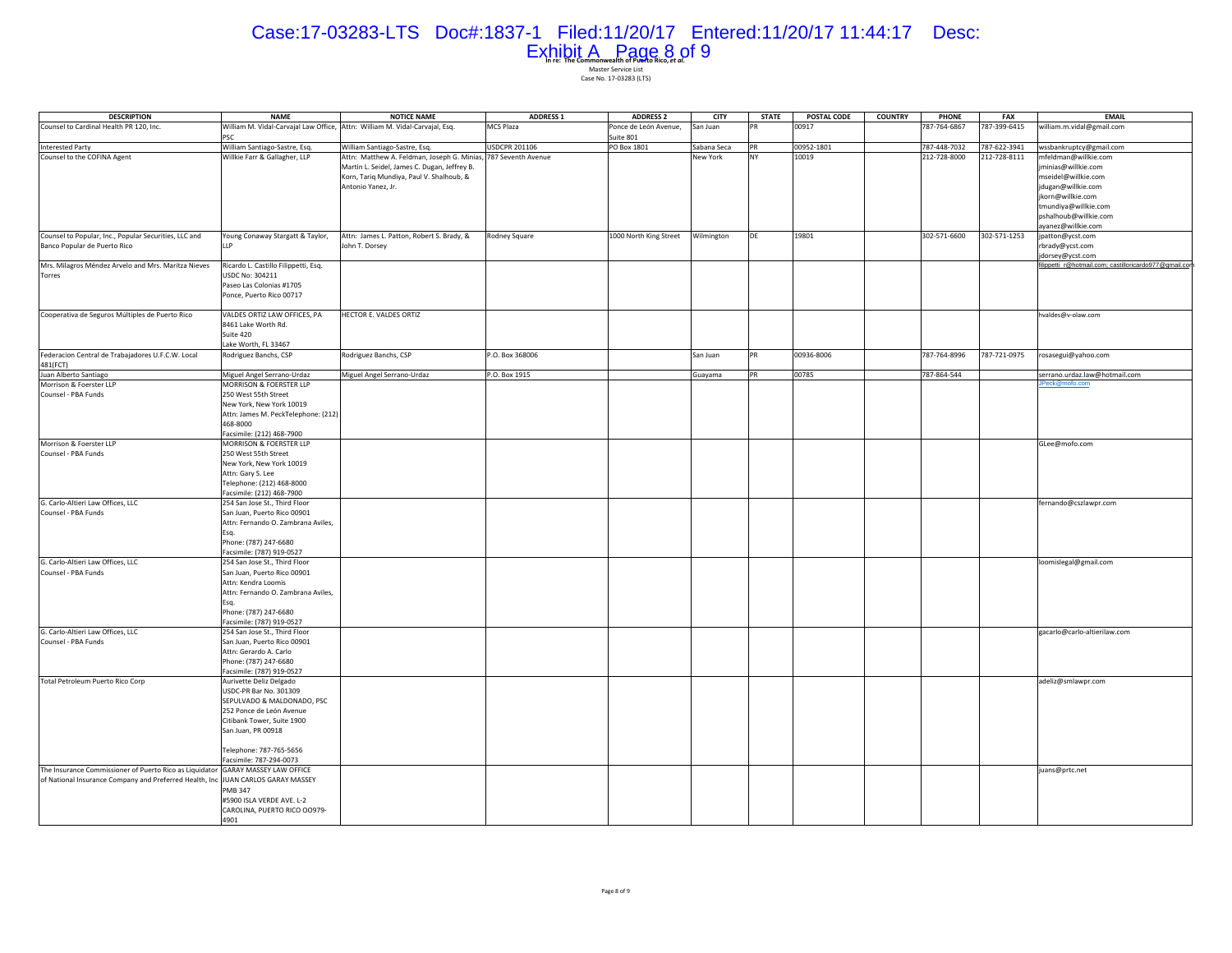#### Case:17-03283-LTS Doc#:1837-1 Filed:11/20/17 Entered:11/20/17 11:44:17 Desc:

| <b>DESCRIPTION</b>                       | NAME                               | <b>NOTICE NAME</b> | <b>ADDRESS 1</b> | <b>ADDRESS 2</b> | CITY | <b>STATE</b> | <b>POSTAL CODE</b> | <b>COUNTRY</b> | <b>PHONE</b> | FAX | <b>EMAIL</b>                  |
|------------------------------------------|------------------------------------|--------------------|------------------|------------------|------|--------------|--------------------|----------------|--------------|-----|-------------------------------|
| PFZ Properties, Inc                      | <b>DAVID CARRION BARALT</b>        |                    |                  |                  |      |              |                    |                |              |     | davidcarrionb@aol.com         |
|                                          | PO Box 364463                      |                    |                  |                  |      |              |                    |                |              |     |                               |
|                                          | San Juan, PR 00936-4463            |                    |                  |                  |      |              |                    |                |              |     |                               |
|                                          | TEL: 787-758-5050                  |                    |                  |                  |      |              |                    |                |              |     |                               |
|                                          | FAX: 787-296-3434                  |                    |                  |                  |      |              |                    |                |              |     |                               |
| CENTRO DEL SUR MALL, LLC                 | MARÍA FERNANDA VÉLEZ PASTRANA      |                    |                  |                  |      |              |                    |                |              |     | mfvelezquiebras@gmail.com     |
|                                          | P.O. Box 195582                    |                    |                  |                  |      |              |                    |                |              |     |                               |
|                                          | San Juan, P. R. 00919-5582         |                    |                  |                  |      |              |                    |                |              |     |                               |
|                                          | Tel. (787) 793-3628                |                    |                  |                  |      |              |                    |                |              |     |                               |
|                                          |                                    |                    |                  |                  |      |              |                    |                |              |     |                               |
| Universidad Central del Caribe, Inc.,    | OSCAR GONZALEZ BADILLO             |                    |                  |                  |      |              |                    |                |              |     |                               |
|                                          |                                    |                    |                  |                  |      |              |                    |                |              |     | gonzalezbadillo@gmail.com     |
|                                          | 1055 Marginal J.F. Kennedy - Suite |                    |                  |                  |      |              |                    |                |              |     |                               |
|                                          | 303                                |                    |                  |                  |      |              |                    |                |              |     |                               |
|                                          | San Juan, P.R. 00920-1708          |                    |                  |                  |      |              |                    |                |              |     |                               |
|                                          | Tel: (787) 749-0233                |                    |                  |                  |      |              |                    |                |              |     |                               |
|                                          | Fax: (787) 782-7590                |                    |                  |                  |      |              |                    |                |              |     |                               |
| Fideicomiso Hernandez Castrodad          | Rosendo E. Miranda López, Esq.     |                    |                  |                  |      |              |                    |                |              |     | r.miranda@rmirandalex.net     |
|                                          | Attorney for Fideicomiso Hernandez |                    |                  |                  |      |              |                    |                |              |     |                               |
|                                          | Castrodad                          |                    |                  |                  |      |              |                    |                |              |     |                               |
|                                          | PO Box 192096                      |                    |                  |                  |      |              |                    |                |              |     |                               |
|                                          | San Juan, PR 00919-2096            |                    |                  |                  |      |              |                    |                |              |     |                               |
|                                          | Tel.724-3393 Fax: 723-6774         |                    |                  |                  |      |              |                    |                |              |     |                               |
| EcoEléctrica, L.P.                       | Fredric Sosnick, Esq.,             |                    |                  |                  |      |              |                    |                |              |     | FSosnick@Shearman.com         |
|                                          | Kelly McDonald, Esq.               |                    |                  |                  |      |              |                    |                |              |     | Kelly.McDonald@Shearman.com   |
|                                          | Shearman & Sterling, LLP           |                    |                  |                  |      |              |                    |                |              |     |                               |
|                                          | 599 Lexington Avenue               |                    |                  |                  |      |              |                    |                |              |     |                               |
|                                          | New York, NY 10022                 |                    |                  |                  |      |              |                    |                |              |     |                               |
|                                          | Tel: (212) 848-4000                |                    |                  |                  |      |              |                    |                |              |     |                               |
|                                          | Fax: (646) 848-8571                |                    |                  |                  |      |              |                    |                |              |     |                               |
| EcoEléctrica, L.P.                       | Paúl A. Rodríguez, Esq.            |                    |                  |                  |      |              |                    |                |              |     | prodriguez@prvlaw.com         |
|                                          | PRV Law Office                     |                    |                  |                  |      |              |                    |                |              |     |                               |
|                                          | International Marketing Center     |                    |                  |                  |      |              |                    |                |              |     |                               |
|                                          | 100 Carr. 165, Tower I, Suite 404  |                    |                  |                  |      |              |                    |                |              |     |                               |
|                                          |                                    |                    |                  |                  |      |              |                    |                |              |     |                               |
|                                          | Guaynabo, Puerto Rico 00968        |                    |                  |                  |      |              |                    |                |              |     |                               |
|                                          | Tel: (787) 622-6999                |                    |                  |                  |      |              |                    |                |              |     |                               |
|                                          | Fax: (787) 622-6996                |                    |                  |                  |      |              |                    |                |              |     |                               |
| <b>USIC</b>                              | Héctor Saldaña-Egozcue, Esq.       |                    |                  |                  |      |              |                    |                |              |     | hector.saldana@saldanalaw.com |
|                                          | Carlos Lugo-Fiol, Esq.             |                    |                  |                  |      |              |                    |                |              |     | carlos.lugo@saldanalaw.com    |
|                                          | SALDAÑA & SALDAÑA-EGOZCUE, PSC     |                    |                  |                  |      |              |                    |                |              |     |                               |
|                                          | Popular Center - Suite 1420        |                    |                  |                  |      |              |                    |                |              |     |                               |
|                                          | 208 Ponce de León Avenue           |                    |                  |                  |      |              |                    |                |              |     |                               |
|                                          | San Juan, Puerto Rico 00918-1050   |                    |                  |                  |      |              |                    |                |              |     |                               |
|                                          | Tel.: (787)758-7565                |                    |                  |                  |      |              |                    |                |              |     |                               |
|                                          | Fax: (787) 767-5011                |                    |                  |                  |      |              |                    |                |              |     |                               |
|                                          |                                    |                    |                  |                  |      |              |                    |                |              |     |                               |
| Voya Institutional Trust Company         | Pedro Jiménez and                  |                    |                  |                  |      |              |                    |                |              |     | pjime@icepr.com               |
|                                          | Katarina Stipec-Rubio              |                    |                  |                  |      |              |                    |                |              |     | kstipec@amgprlaw.com          |
|                                          | Adsuar Muñiz Goyco Seda & Pérez-   |                    |                  |                  |      |              |                    |                |              |     |                               |
|                                          | Ochoa, P.S.C.                      |                    |                  |                  |      |              |                    |                |              |     |                               |
|                                          | 208 Ponce de Léon Ave., Suite 1600 |                    |                  |                  |      |              |                    |                |              |     |                               |
|                                          | San Juan, PR 00918                 |                    |                  |                  |      |              |                    |                |              |     |                               |
|                                          | Tel: (787) 756.9000                |                    |                  |                  |      |              |                    |                |              |     |                               |
|                                          | Fax: (787) 756.9010                |                    |                  |                  |      |              |                    |                |              |     |                               |
|                                          |                                    |                    |                  |                  |      |              |                    |                |              |     |                               |
| Cooperativa de Ahorro y Crédito Jayucoop | Lemuel Negrón Colón                |                    |                  |                  |      |              |                    |                |              |     | lemuel.law@gmail.com          |
|                                          | <b>USDC 211202</b>                 |                    |                  |                  |      |              |                    |                |              |     |                               |
|                                          | PO Box 801478                      |                    |                  |                  |      |              |                    |                |              |     |                               |
|                                          |                                    |                    |                  |                  |      |              |                    |                |              |     |                               |
|                                          | Coto Laurel, PR 00780-1478         |                    |                  |                  |      |              |                    |                |              |     |                               |
|                                          | Tel. (787) 840-6719                |                    |                  |                  |      |              |                    |                |              |     |                               |
|                                          | Fax. (787) 813-0088                |                    |                  |                  |      |              |                    |                |              |     |                               |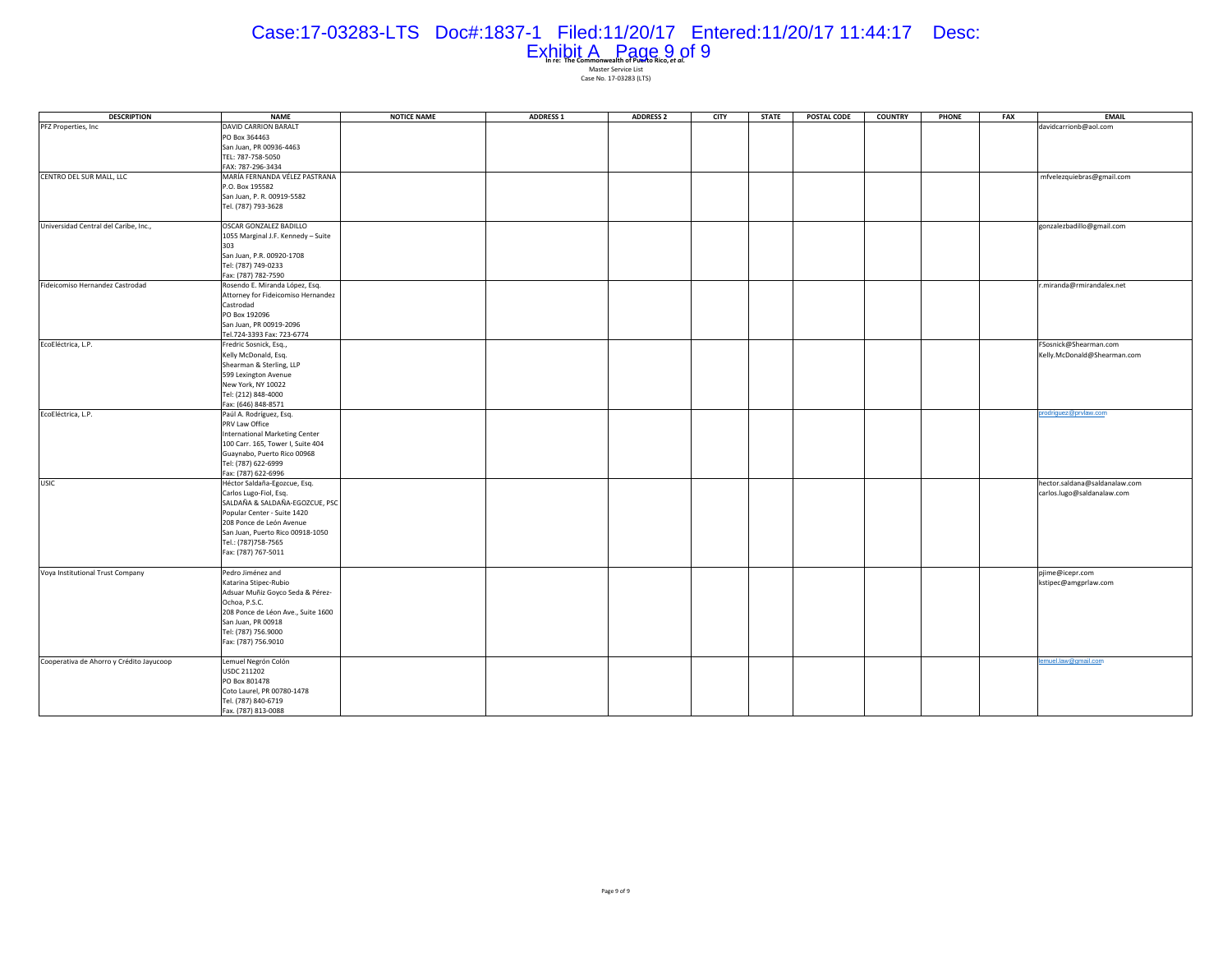#### Case:17-03283-LTS Doc#:1837-2 Filed:11/20/17 Entered:11/20/17 11:44:17 Desc:Exhibit B Page 1 of 2

**In re: The Commonwealth of Puerto Rico,** *et al.***<br>Master Service List<br>Case No. 17-03283 (LTS)** 

**DESCRIPTION NAME NOTICE NAME ADDRESS 1 ADDRESS 2CITY**<br> **CITY CITY CITY CITY CITY CITY CITY CITY CITY CITY CITY CITY CITY CITY CITY CITY CITY CITY CITY CITY CITY CITY CITY CITY CITY CITY CITY CITY CITY CITY CIT** A&S Legal Studio, PSC MEXICAL ARES Legal Studio, PSC Attn: Legal Department 434 Avenida Hostos San Juan PR 00918 787-751-6764; 787-753-0565 787-763-0565 787-763-0565 787-763-0565 787-763-0565 787-763-0566 787-763-8260 FeriCorps Mattn: Kim Mansaray 1201 New York Ave., NW Washington DC 20525<br>The Power Depot, Inc. Attn: Raymond Texidor PO Box 810190 (Carolina PR 00981-0190

Antilles Power Depot, Inc.

Counsel to Asociación de Profesores y Profesoras del Recinto

**EMAIL**

787-458-8550; 787-832-4040 x.

| Universitario de Mayagüez, Inc.                                               | APRUM                                                                      |                                                                        | Apartado Postal 2227                |                             | Mayagüez   | PR             | 00681      | 2656         |              |
|-------------------------------------------------------------------------------|----------------------------------------------------------------------------|------------------------------------------------------------------------|-------------------------------------|-----------------------------|------------|----------------|------------|--------------|--------------|
|                                                                               | Chambers of Honorable Laura Taylor                                         |                                                                        |                                     |                             |            |                |            |              |              |
| United States District Court for the District of Puerto Rico                  | Swain                                                                      | Daniel Patrick Moynihan Courthouse                                     | United States District Court        | 500 Pearl St., Suite 3212   | New York   | NY             | 10007-1312 |              |              |
|                                                                               | Chambers of Honorable Laura Taylor                                         |                                                                        |                                     | Federal Building, Office    |            |                |            |              |              |
| United States District Court for the District of Puerto Rico                  | Swain                                                                      | Puerto Rico Chambers Copy                                              | 150 Carlos Chardón Street           | 150                         | San Juan   |                | 00918-1767 | 787-977-6080 |              |
|                                                                               |                                                                            | Attn. Humberto Reynolds, President, Del                                |                                     |                             |            |                |            |              |              |
| Del Valle Group, SP                                                           | Del Valle Group, SP                                                        | Valle Group, S.P.,                                                     | PO Box 2319                         |                             | Toa Baja   | PR             | 00951-2319 |              |              |
|                                                                               | Departamento de Justicia de Puerto                                         |                                                                        |                                     |                             |            |                |            |              |              |
| Puerto Rico Department of Justice                                             | Rico                                                                       |                                                                        | Apartado 9020192                    |                             | San Juan   |                | 00902-0192 | 787-721-2900 |              |
| <b>Federal Agency</b>                                                         | Department of Defense (DOD)                                                | Attn: Jim Mattis                                                       | 1400 Defense Pentagon               |                             | Washington | $\overline{p}$ | 20301-1400 |              |              |
|                                                                               | Department of Energy (DOE)                                                 | Attn: Rick Perry                                                       | 1000 Independence Ave., SW          |                             |            | DC             | 20585      |              |              |
| <b>Federal Agency</b>                                                         |                                                                            |                                                                        |                                     |                             | Washington |                |            |              |              |
|                                                                               | Department of Homeland Security                                            |                                                                        |                                     |                             |            |                |            |              |              |
| <b>Federal Agency</b>                                                         | (DHS)                                                                      | Attn: John F. Kelly                                                    | 245 Murray Lane., SW                |                             | Washington | DC             | 20528-0075 |              |              |
|                                                                               | Department of Housing and Urban                                            |                                                                        |                                     |                             |            |                |            |              |              |
| <b>Federal Agency</b>                                                         | Development (HUD)                                                          | Attn: Ben Carson                                                       | 451 7th Street., SW                 |                             | Washington | DC             | 20410      |              |              |
|                                                                               | Department of Human and Health                                             |                                                                        |                                     |                             |            |                |            |              |              |
| <b>Federal Agency</b>                                                         | Services                                                                   | Attn: Thomas E. Price                                                  | 200 Independence Ave, SW            |                             | Washington | DC             | 20201      |              |              |
| <b>Federal Agency</b>                                                         | Department of the Interior (DOI)                                           | Attn: Ryan Zinke                                                       | 1849 C St., NW                      |                             | Washington | DC             | 20240      |              |              |
|                                                                               |                                                                            |                                                                        |                                     |                             |            |                |            |              |              |
| <b>Federal Agency</b>                                                         | Department of Transportation (DOT) Attn: Elaine L. Chao                    |                                                                        | 1200 New Jersey Ave., SE            |                             | Washington | DC             | 20590      |              |              |
|                                                                               |                                                                            |                                                                        |                                     |                             |            |                |            |              |              |
| <b>Federal Agency</b>                                                         | Department of Veterans Affairs (VA) Attn: David J Shulkin                  |                                                                        | 810 Vermont Ave., NW                |                             | Washington | DC.            | 20420      |              |              |
|                                                                               | <b>Economic and Statistics</b>                                             |                                                                        |                                     |                             |            |                |            |              |              |
| <b>Federal Agency</b>                                                         | Administrations                                                            | Attn: Brad Burke                                                       | 1401 Constitution Ave., NW          |                             | Washington | DC             | 20230      |              |              |
|                                                                               | <b>Federal Communications</b>                                              |                                                                        |                                     |                             |            |                |            |              |              |
| <b>Federal Agency</b>                                                         | Commission (FCC)                                                           | Attn: Ajit Pai                                                         | 445 12th St., SW                    |                             | Washington | DC             | 20554      |              |              |
|                                                                               | Federal Emergency Management                                               |                                                                        |                                     |                             |            |                |            |              |              |
|                                                                               | Agency (FEMA)                                                              | Attn: Bob Fenton                                                       | 500 C St., SW                       |                             | Washington | DC             | 20472      |              |              |
| <b>Federal Agency</b>                                                         |                                                                            |                                                                        |                                     |                             |            |                |            |              |              |
|                                                                               |                                                                            | Financial Oversight and Management Attn: Professor Arthur J. Gonzalez, |                                     |                             |            |                |            |              |              |
| Financial Oversight and Management Board                                      | Board                                                                      | <b>FOMB Board Member</b>                                               | 40 Washington Square South          | Office 314A                 | New York   | NY             | 10012      |              |              |
|                                                                               |                                                                            | Attn: Freddie Pérez González, Esg. &                                   |                                     |                             |            |                |            |              |              |
| Counsel to Caribbean Hospital Corporation                                     | Freddie Pérez González & Assoc., PSC José Julián Blanco Dalmau, Esg.       |                                                                        | PO Box 193729                       |                             | San Juan   | PR             | 00919-3729 | 787-751-4334 |              |
| <b>Integrand Assurance Company</b>                                            | <b>Integrand Assurance Company</b>                                         |                                                                        | PO Box 70128                        |                             | San Juan   | PR             | 00936-8128 | 787-781-0707 |              |
| Counsel to PFZ Properties, Inc.                                               | Jack Katz                                                                  |                                                                        | <b>ESJ Towers</b>                   | 6165 Isla Verde Ave         | Carolina   | PR             | 00979-5729 |              |              |
| Jaime Rodríguez Avilés, Interested Party                                      | Jaime Rodríguez Avilés                                                     |                                                                        | P.O. Box 347                        |                             | Yauco      | PR             | 00698      | 787-647-4915 |              |
|                                                                               | Marichal, Hernandez, Santiago &                                            | Attn: Rafael M. Santiago-Rosa &                                        |                                     |                             |            |                |            |              |              |
| Counsel to Cooperativa A/C, et.al                                             | Juarbe, LLC                                                                | Vanessa Medina-Romero                                                  | PO Box 190095                       |                             | San Juan   |                | 00919-0095 | 787-753-1565 | 787-763-1704 |
|                                                                               | Marichal, Hernandez, Santiago &                                            | Attn: Rafael M. Santiago-Rosa &                                        | Triple S Plaza, 1510 F.D. Roosevelt |                             |            |                |            |              |              |
| Counsel to Cooperativa A/C, et.al                                             | Juarbe, LLC                                                                | Vanessa Medina-Romero                                                  | Ave.                                | 9th Floor, Suite 9 B1       | Guaynabo   |                | 00968      | 787-753-1565 | 787-763-1704 |
|                                                                               |                                                                            |                                                                        |                                     |                             |            |                |            |              |              |
| Debtors                                                                       | Puerto Rico Electric Power Authority                                       | Attention: Office Of The General Counsel P.O. Box 364267               |                                     |                             | San Juan   | PR             | 00936-4267 |              |              |
| Members of Creditor's Committee                                               | Puerto Rico Hospital Supply                                                |                                                                        | Call Box 158                        |                             | Carolina   | PR             | 00986-0158 |              |              |
| Counsel to IKON Solutions, Inc.                                               |                                                                            |                                                                        | <b>Box 429</b>                      |                             | Cabo Rojo  |                | 00623      | 787-851-7866 | 787-851-1717 |
|                                                                               | Quinones Vargas Law Offices                                                | Attn: Damaris Quiñones Vargas, Esq.                                    |                                     |                             |            | PR             |            |              |              |
|                                                                               |                                                                            |                                                                        |                                     | Edificio González Padín.    |            |                |            |              |              |
| Counsel to IKON Solutions, Inc.                                               | Quinones Vargas Law Offices                                                | Attn: Damaris Quiñones Vargas, Esq.                                    | Calle Rafael Cordero 154            | Oficina 506                 | San Juan   | PR             | 00901      |              |              |
| Ricardo Rosello Nevares, Defendant in Adversary Proceeding                    |                                                                            |                                                                        | Calle Olimpo Esquina Axtmeyer PDA.  |                             |            |                |            |              |              |
| 17-00250                                                                      | Ricardo Rosello Nevares                                                    | Through the Secretary of Justice                                       | 11                                  | Miramar                     | San Juan   |                | 00911      |              |              |
|                                                                               |                                                                            |                                                                        |                                     |                             |            |                |            |              |              |
| <b>Federal Agency</b>                                                         | <b>Small Business Administration (SBA)</b>                                 | Attn: Linda McMahon                                                    | 409 3rd St., SW                     |                             | Washington | DC             | 20416      |              |              |
|                                                                               | The American Federation of Teacher:                                        |                                                                        |                                     |                             |            |                |            |              |              |
| Members of Creditor's Committee                                               | (AFT)                                                                      | Attn: Mark Richard                                                     | 555 New Jersey Ave., NW             | 11th Floor                  | Washington | DC             | 20001      |              |              |
|                                                                               |                                                                            |                                                                        |                                     |                             |            |                |            |              |              |
| Debtors                                                                       | The Commonwealth of Puerto Rico                                            | Office of the Governor                                                 | La Fortaleza                        | 63 Calle Fortaleza          | San Juan   |                | 00901      |              |              |
|                                                                               |                                                                            |                                                                        |                                     |                             |            |                |            |              |              |
| Members of Creditor's Committee                                               | Unitech Engineering                                                        | Attn: Ramón Ortiz Carro                                                | Urb Sabanera                        | 40 Camino de la Cascada     | Cidra      | PR             | 00739      |              |              |
|                                                                               | United States Department of Justice                                        |                                                                        |                                     |                             |            |                |            |              |              |
| Counsel to United States Department of Justice, Civil Division Civil Division |                                                                            | Attn: Matthew J. Troy                                                  |                                     | Room 10030                  |            |                | 20530      | 202-514-9038 | 202-307-0494 |
|                                                                               |                                                                            |                                                                        | 1100 L Street, N.W.                 |                             | Washington | DC             |            |              |              |
|                                                                               | United States Department of Justice                                        |                                                                        |                                     |                             |            |                |            |              |              |
| Counsel to United States Department of Justice, Civil Division                | <b>Civil Division</b>                                                      | Attn: Matthew J. Troy                                                  | PO Box 875                          | <b>Ben Franklin Station</b> | Washington | DC             | 20044-0875 | 202-514-9038 | 202-307-0494 |
| Counsel to the United States Of America, U.S. Army Corps Of                   |                                                                            |                                                                        |                                     |                             |            |                |            |              |              |
| Engineers, Among Other Agencies And Departments Of The                        | United States Department of Justice                                        |                                                                        |                                     |                             |            |                |            |              |              |
| <b>United States</b>                                                          | Civil Division                                                             | Attn: Jonathan E. Jacobson                                             | PO Box 875                          | <b>Ben Franklin Station</b> | Washington | DC             | 20044-0875 | 202-353-7971 | 202-514-9163 |
| <b>Federal Agency</b>                                                         | US Army Corps of Engineers                                                 | Attn: Todd T. Semonite                                                 | 441 G St., NW                       |                             | Washington | DC             | 20548      |              |              |
| Office of the United States Attorney for the District of Puerto               | US Attorney for the District of Puerto Attn: Rosa E. Rodriguez-Velez, U.S. |                                                                        |                                     | 350 Carlos Chardón          |            |                |            |              |              |
| Rico                                                                          |                                                                            | Attorney                                                               | Torre Chardón, Suite 1201           | Street                      | San Juan   |                | 00918      | 787-766-5656 | 787-771-4043 |
| <b>Federal Agency</b>                                                         | <b>US Department of Agriculture</b>                                        | Attn: Sonny Perdue                                                     | 1400 Independence Ave., SW          |                             | Washington | DC             | 20250      |              |              |
| <b>Federal Agency</b>                                                         | <b>US Department of Commerce</b>                                           | Attn: Wilbur Ross                                                      | 1401 Constitution Ave., NW          |                             | Washington | DC             | 20230      |              |              |
| <b>Federal Agency</b>                                                         | US Department of Education (ED)                                            | Attn: Betsy DeVos                                                      | 400 Maryland Ave., SW               |                             | Washington | DC             | 20202      |              |              |
|                                                                               |                                                                            |                                                                        |                                     |                             |            |                |            |              |              |